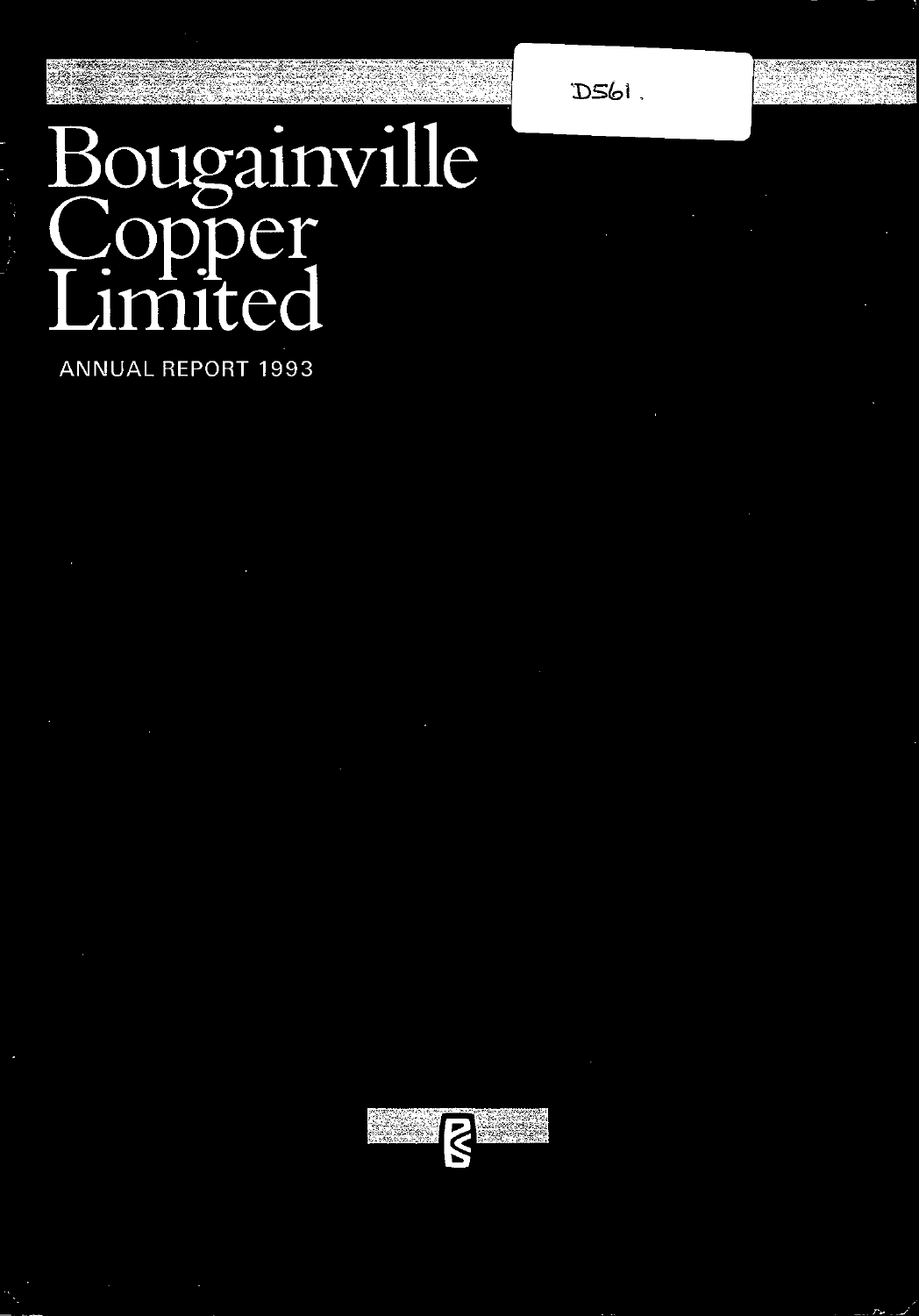### **Bougainville Copper**   $\mathbf{\hat{n}}$ ited

#### **Incorporated in Papua New Guinea A.R.B.N. 007 497 869**

I

•

Copper Limited operated a large open pit which represents 62% of the net cash mine and processing facility at Panguna generated by the project. In addition, on Bougainville Island in the North payments to the North Solomons Solomons Province of Papua New Provincial government and Panguna Guinea producing copper concentrate landowners amount to K106 million. containing significant quantities of gold Funher, the company's presence in the and silver. On 15 May, 1989 production North Solomons Province had promoted was brought to a halt by militant activity, the development of significant local and it is not possible to forecast a date business enterprises to provide goods for recommencement of operations. and services required for the mining There have been no company employees operation and for the residents of the on Bougainville Island since March, 1990. province.

Since inception until cessation of **Company training programs for some** operations on 15 May, 19S9 the mine 12 000 employees, including had produced concentrate containing approximately 1 000 completing full 3.1 million tonnes of copper, 306 tonnes trade apprenticeships and some 400 of gold and 7S3 tonnes of silver. completing graduate and post graduate The production had a value of K5.1 studies, had previously resulted in 44% of Papua New Guinea's exports of the company's employees and also through that period. Contributions to added significantly to the number of the National government in the form skilled workers elsewhere in the approximately 17% of internally the company had no employees. generated Papua New Guinea Bougainville Copper Limited is owned

**The Company A** total of K1 086 million has been From 1972 until 19S9 Bougainville contributed to the National government

billion which represented approximately considerable progress in the localisation of taxes, duties and dividends were country's work force. At the end of 1993,

government revenue over that period. 53.6% by CRA Limited. The Papua New Guinea government owns 19.1% while the remaining 27.3% of the share capital is held by public shareholders.

#### **Notice of Meeting**

The Annual General Meeting of Bougainville Copper Limited will be held at 12 noon on Wednesday, 13 April, 1994 at The Port Moresby Travelodge, Hunter St., Port Moresby, Papua New Guinea. A separate Notice of Meeting is enclosed. All shareholders are cordially invited to attend.

#### **Directors**

M. R. Rayner (Chairman) D. S. Carruthers R. J. Cornelius J. J. Craig P. G. F. Henderson, A.C. I. R. Johnson R. B. Moaina M. A. Moramoro, o.B.E. **Secretary** 

B. P. Bartholomaeus

#### **Contents**

| Introduction                                |       |
|---------------------------------------------|-------|
| Year in Brief                               | 2     |
| Chairman's Statement                        | 3     |
| Year in Review                              | 4     |
| Directors' Report<br>& Financial Statements | 5-15  |
| Declarations                                | 16    |
| Corporate Information                       | 17    |
| <b>Statistical Summary</b>                  | 18-19 |
| Distribution of Benefits                    | 21    |
|                                             |       |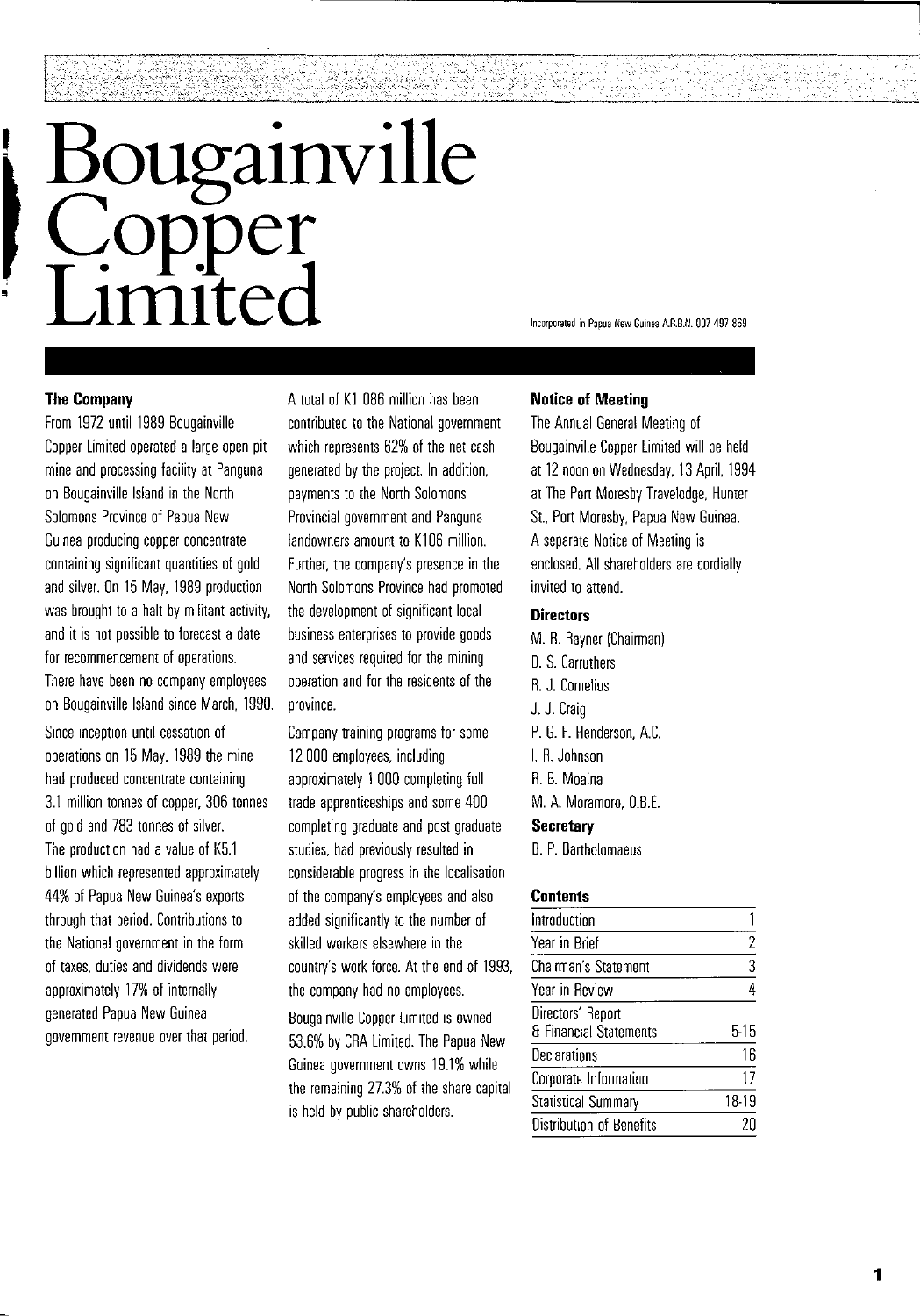# **Year in Brief**

- □ Mine remained closed.
- $\square$  Restoration of services proceeding in most areas of Bougainville other
- to adjacent central Bougainville area.
- $\Box$  Net loss K2.7 million.
- $\Box$  Extent of deterioration and destruction of assets unknown.

| $\Box$ Mine remained closed.<br>$\Box$ Restoration of services proceeding                                                 |                                    |              | 1993    | 1992    |
|---------------------------------------------------------------------------------------------------------------------------|------------------------------------|--------------|---------|---------|
| in most areas of Bougainville other                                                                                       | Concentrate production             | (tonnes)     |         |         |
| than central.                                                                                                             | Net sales revenue                  | (K'000)      |         |         |
| $\Box$ Panguna mine area reported as being<br>deserted with militants withdrawing                                         | Operating loss                     | (K'000)      | (2658)  | (1426)  |
| to adjacent central Bougainville area.<br>$\Box$ Net loss K2.7 million.<br>$\Box$ Extent of deterioration and destruction | Earnings per share                 | $($ toea $)$ |         |         |
|                                                                                                                           | Shareholders' funds                | (K'000)      | 233 782 | 236 440 |
| of assets unknown.                                                                                                        | Depreciation and amortisation      | (K'000)      |         |         |
|                                                                                                                           | Government royalties and taxation  | (K'000)      |         |         |
|                                                                                                                           | Number of employees at 31 December |              |         | 2       |
|                                                                                                                           |                                    |              |         |         |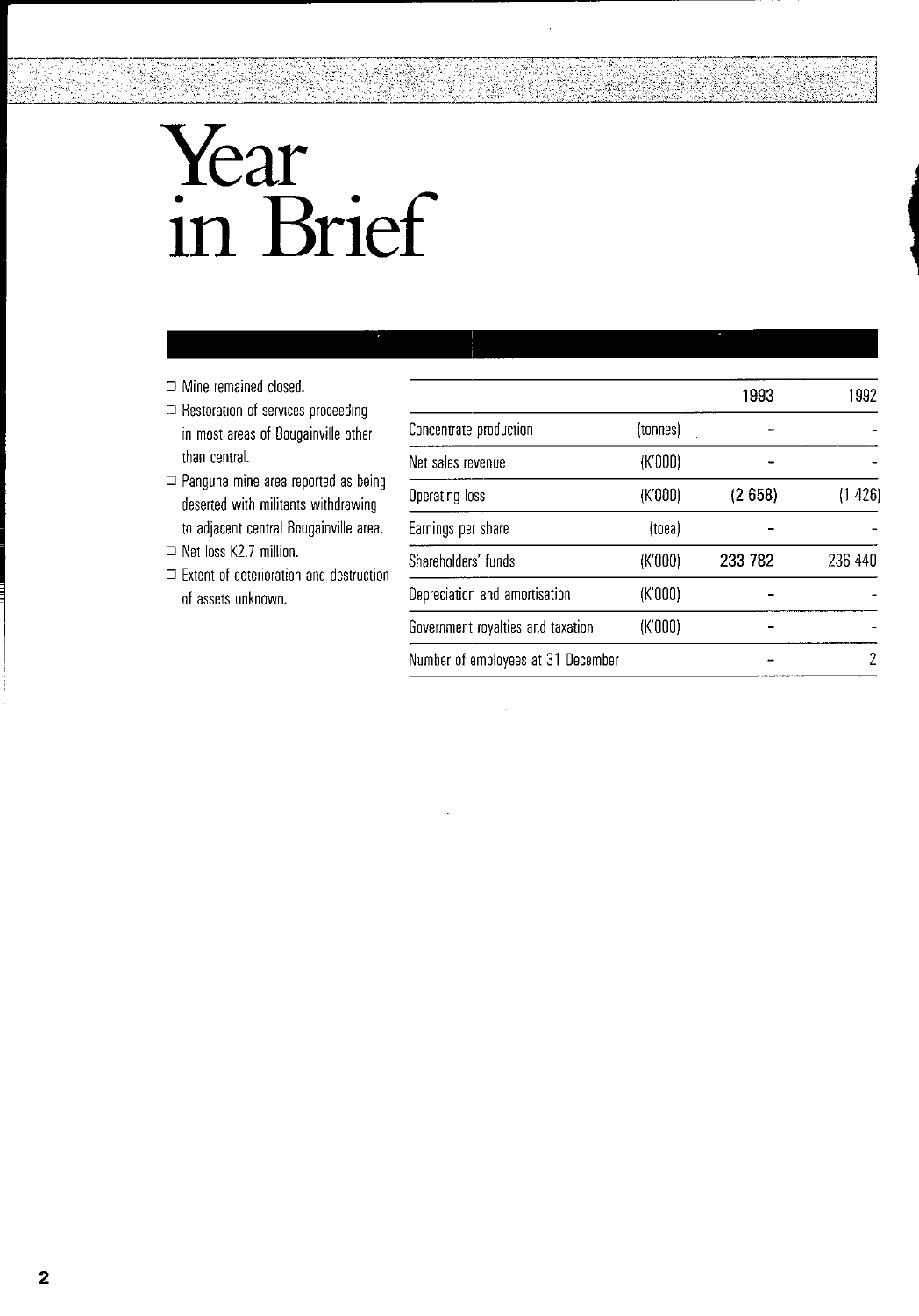# **Chairman's Statement**

Once again I must report that, although designed to minimise the time required it is almost five years since the Panguna to re-establish production and to reduce mine last operated, it has not yet been and spread the total funding necessary. possible for company representatives to In all the studies and evaluations of possible for company returns of  $\frac{1}{2}$ return to Bougainville to assess the extent recommissioning options, it has been<br>of the damage to, and deterioration of, recontrial to recognise that because of the damage to, and deterioration of, assential to recognise that, because the integral to recognise that be<br>The mine and equipment. Last year I was a contribution evening from the i the mine and equipment. Last year I was  $\phantom{0}$  of the sudden evacuation from the island able to state that photographs and reports  $\phantom{0}$  in March 1990, it was not possible able to state that photographs and reports in March 1990, it was not possible<br>from varied sources confirmed widespread in mothball properly the assets of to from varied sources confirmed widespread to mothball properly the assets or to destruction of accommodation and undertake preparations for prolonged<br>infrastructure facilities, although major a closure Moreover, the bigbly trained infrastructure facilities, although major closure. Moreover, the highly trained<br>processing assets appeared not to have sure the matrich existed at that time processing assets appeared not to have work force which existed at that time<br>been destroyed. Even though, in the last share since heen dispersed throughout year, there have been no further reports  $Papua$  New Guinea and elsewhere.<br>of damage to major plant and equipment  $Pansidorable time and cost would be$ of damage to major plant and equipment considerable time and cost would be<br>items, it is certain continued deterioration convired to reassemble and train a ne items, it is certain continued deterioration required to reassemble and train a new<br>of the assets will have occurred.

million. In 1991 an amount of K350 The studies indicate initial production million was provided to recognise that, could be re-established within some with the passage of time and the actions  $\frac{1}{2}$  a months from the achievement of with the passage of time and the actions 18 months from the achievement of the of militant elements on the island. of militant elements on the island, requisite conditions for a return to the deterioration of assets had undoubtedly relaxed Outnut would be built up deterioration of assets had undoubtedly island. Output would be built up<br>taken place. As the actual extent of the incorposively to the full rate of ni necessary write-downs can only be production over a period which would<br>established when access to the mine and upon the condition of the mine site by company representatives is again and infrastructure facilities and the possible, no further provision has been interpretional market conditions of the possible, no further provision has been international market conditions of the made in 1993.

allow a resumption of operations, in due be at the upper end of the previously course a major write-down of assets reported range of K300-K450 million, from their pre-closure values will be spread over a number of years. required. Accordingly, the 1991 provision The national government continues to of K350 million may eventually prove to make progress in the restoration of be above or below the sum which is services and the establishment of orderly necessary to reflect this loss in value.

concepts and costs. Evaluations have of the island. The Security Forces are been done on alternative strategies for reported to have been patrolling in the

has since been dispersed throughout work force to the levels of skill necessary The company recorded a loss of K2.7 to operate such a large and complex mine.

progressively to the full rate of pre-closure depend upon the condition of the mine time. The total cost of returning the mine It is reiterated that even if conditions to full production is now estimated to

administration on Bougainville. It has stated Work has continued on recommissioning recently that it now controls some 90% resumption of operations at Panguna, Panguna area, where militants are still active.

It is encouraging to note the improvement each year of government authority on the island and the regular voluntary surrender of arms by militants, but it remains impossible to predict when a lasting peace will be achieved. Recently, government authorities advised that business houses should not plan to establish operations in Kieta or Arawa until 1995, because of the unpredictability of the security situation there. In late January it was reported that a PNG defence force soldier together with three resistance fighters and seven militants, had been killed, in three separate incidents. One of these incidents was reported to involve the ambush of a vehicle travelling between Arawa and loloho, key areas of the company's operations.

I wish to express my appreciation, and that of the Board, to Mr Bob Cornelius who will be retiring next month after 35 years with the CRA Group. As Managing Director of BCl from 1987 to 1990, Mr Cornelius had the overall responsibility of ensuring employees' safety in the forced evacuation of Bougainville in 1990. The leadership and dedication shown by Bob Cornelius, with the strong and constant support of his wife Elizabeth, was outstanding in unique and extremely testing circumstances. On behalf of the Board and his many colleagues, I wish Bob and Elizabeth a long, satisfying and healthy retirement.

 $\!\!\!/\,\!/$ ayment

**M. R.**  Rayner Chairman 16 February, 1994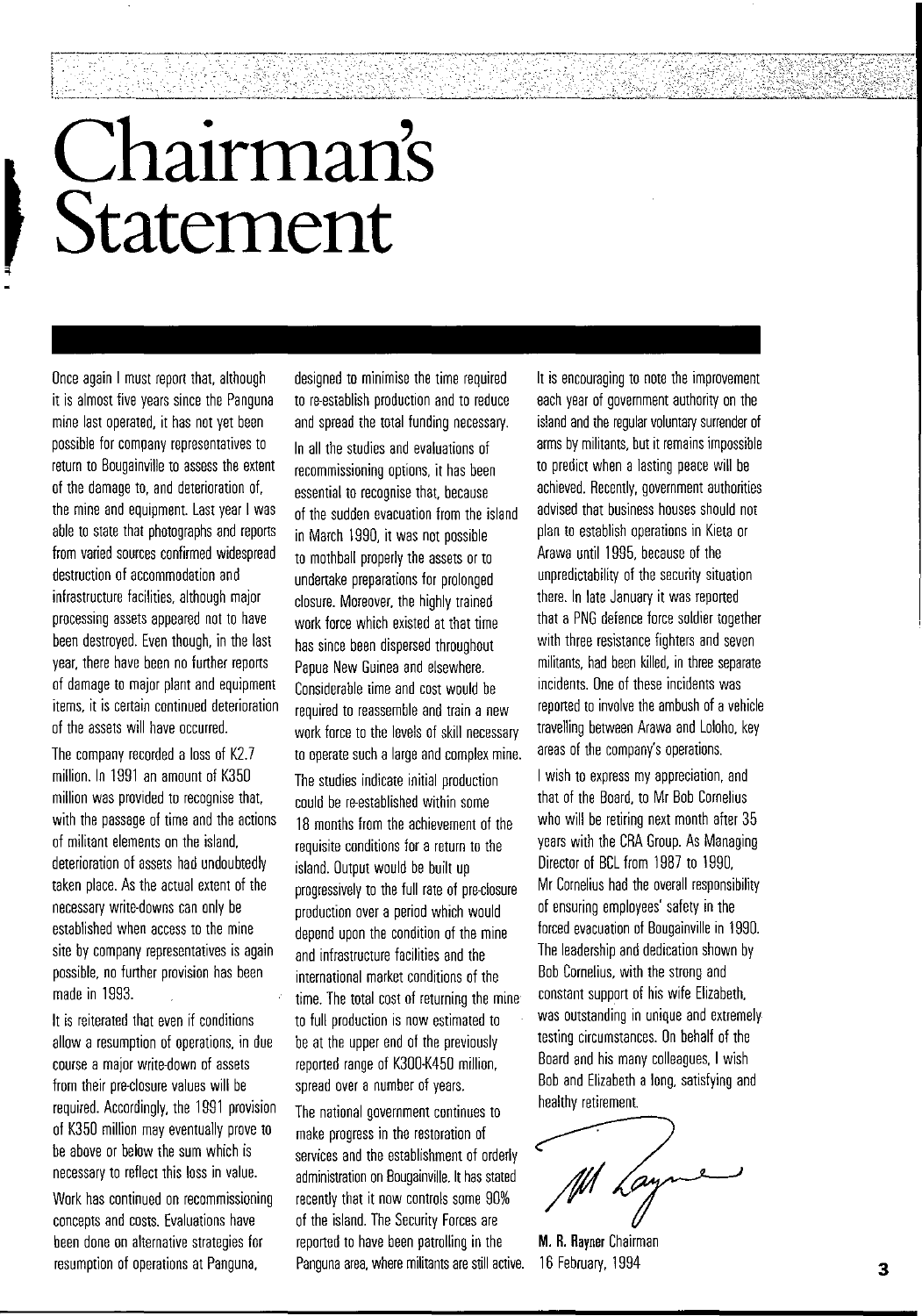### **The Yearin Review**

since 15 May, 1989, due to the crisis tonnes of average grade 0.42% copper in the North Solomons Province and and 0.55 grams per tonne gold. activities of armed militants. All company Recovery of this ore will require mining<br>personnel were evacuated from an additional amount of measured Bougainville early in 1990, as the crisis mineral resource estimated to be 520 are being managed on a contracted grams per tonne gold. This material is services basis by a small team of CRA suitable for upgrading by screening,<br>Minerals (PNG) Pty Limited staff surelation an estimated 195 million to

The national government is progressively 0.28 grams per tonne gold. restoring its authority on Bougainville. <br>Accordingly, total available mill feed The government has recently stated that  $a$  at the end of 1993 is estimated at 691 it now controls some 90% of the island, million tonnes averaging 0.40% copper with the remaining militants reported and 0.47 grams per tonne gold. as withdrawing to central Bougainville **Finance:** 

representatives of the national<br>government and the majority of the same containing the state of the state of the state of the state of the state of the state of the state of the state of the state of the state of the state government and the majority of the million. This amount does not include<br>people of North Solomons Province, the majority of the majority of the magnitude of preventing a political resolution of the the period 1990 through 1993. This is<br>crisis and the establishment of a lasting before recommissioning of the mine can of the company.<br>be considered. Critical factors would<br>the condition of assets is not known. As equipment and the effort required to a provision of K350 million was made<br>religions in 1991 for deterioration, damage or rehabilitate it, recruitment and training in 1991 for determination, damage<br>of the necessary work force and pilferage of assets. The accuracy arrangement of the necessary finance.

**Bougainville Crisis: the end of 1993 remain unchanged from** The Panguna mine has not operated 1989 and are estimated at 496 million an additional amount of measured worsened. The activities of the company million tonnes at 0.22% copper and 0.18 yielding an estimated 195 million tonnes established in Port Moresby. of mill feed averaging 0.34% copper and

adjacent to the Panguna mine.<br>There is now regular contact between and and no lines of credit are in place end and no lines of credit are in place.

people of Nonh Solomons Province, K7.1 million which may be required for but some militant activity continues,<br>preventing a political resolution of the the seried 1000 through 1000 This is crisis and the establishment of a lasting held in a separate interest bearing bank<br>peace. These conditions are necessary and consumer and in adjaced in the accounts peace. These conditions are necessary account and is reflected in the accounts before recommissioning of the mine can

The condition of assets is not known. A<br>aspirations, the condition of production explained in note 1. (a) to the accounts<br>a provision of K350 million was made of the necessary work force and<br>of that provision cannot be established<br>of that provision cannot be established at this stage as lack of access to **Ore Reserves:**<br>Bougainville still prevents a first-hand<br>The recoverable proved ore reserves at<br> $\frac{1}{2}$ assessment of the nature or extent

of that loss of value. Under these circumstances, directors consider that any funher review of the provision at this time would be completely arbitrary. Proceeds of KO.6 million were realised on disposal of non-current assets.

#### **Marketing:**

BCl has maintained regular contact with its customers since the closure of the mine. Company representatives recently visited concentrate buyers in Japan and Korea who confirmed their interest in recommencing purchases of concentrates from BCl when it resumes operations at Panguna. While these buyers continue to show a keen interest in developments on Bougainville it must be remembered that they have been forced to buy concentrate from other sources for the last five years and there is no guarantee that they will buy Bougainville concentrate in the future. Nevertheless, the company is encouraged by their continuing interest.

#### **Personnel:**

The company has no employees. The affairs of the company are managed by CRA Minerals (PNG) Pty Limited, including regular contact with the Papua New Guinea government.

Moseley Moramoro

M. A. Moramoro **Director** 16 February, 1994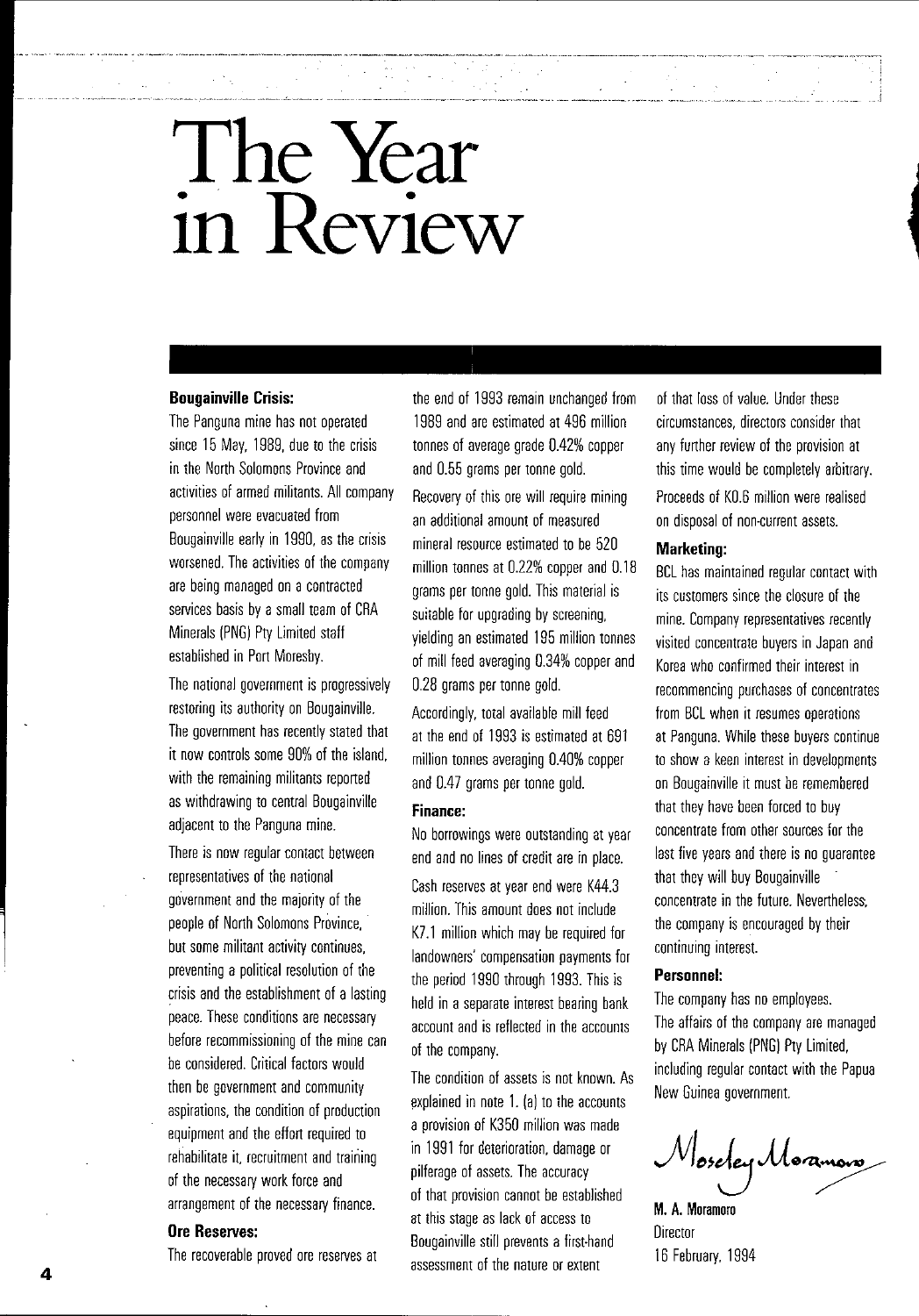# **Directors' Report**

company for the year ended so. but the longer the mine remains

since 15 May, 1989 due to the crisis in progress through consultations with the Bougainville and the activities of armed government. militants, and it has not been possible **Directors:**  for company employees to retum to the The directors of Bougainville Copper island since their withdrawal early in Limited at the date of this report are: 1990. M. R. Rayner (Chairman) Age 56 BSc

the island, a small management team Appointed Managing Director Comalco has now been incorporated into CRA CRA Group Executive since 1982. Minerals (PNG) Pty Limited, a wholly **Appointed Chairman of BCL November**, owned subsidiary of CRA Limited. 1992. Also Director CRA Limited, Dr Moseley Moramoro, the Executive Chairman Pasminco Limited, Deputy a director of the company. This group National Australia Bank Limited. maintains close liaison with the  $D.S.$  Carruthers Age 63 BSc govemment in relation to Bougainville Joined CRA in 1955. Extensive

Restoration of services is continuing in experience. CRA Group Executive all areas of Bougainville other than the 1984-92 and a Director 1989·92. area centred around Panguna. It is not **Retired from executive responsibilities** possible to estimate when a lasting with the CRA Group in October 1992, peace will be achieved, to allow a return and as Chairman of BCL in November, to normality on the island. 1992.

The re-opening of the mine is dependent R. J. Cornelius Age 61 BMetE, MEngSc

The directors of Bougainville Copper on Bougainville. The company remains Limited present their report on the committed to re-opening the mine when audited financial statements of the conditions on the island permit it to do 31 December, 1993. inoperable, the greater will be the cost **Review: CONFIDENTIFY CONFIDENT** of restoration and resumption of The Panguna mine has not operated operations. The company is monitoring

Following withdrawal of employees from (Hons) Thirty-two years with CRA Group. was established in Port Moresby. This 1978, and Chief Executive Officer 1979. Director of CRA Minerals (PNG) is also Chairman Comalco limited, and Director

matters. exploration and operational mining

on political stability being re·established Joined CRA in 1958. Commenced BCl in 1982. General Manager - Concentrator until 1987. Managing Director 1987-90. President CRA Japan Limited 1991-1993. J. J. Craig Age 45 FCA. Dipl Bus Stud Eighteen years with CRA Group including four years BCL. Currently Managing Director CRA Finance Limited.

P. G. F. Henderson AC Age 65 MA Oxon Joined Australian Department of Foreign Affairs 1951. Ambassador to the Philippines 1973-74. Deputy Secretary 1976-79. Secretary 1979·84. Retired Commonwealth Public Service 1985.

I. R. Johnson, Age 53 BSc (Hans) Joined CRA in 1970. Extensive exploration experience including Group Geologist of CRA Exploration. Managing Director of CRA Minerals (PNG) Pty limited, Papua New Guinea from February 1990 to December 1992. Appointed CRA Group Executive in January, 1993.

#### R. B. Moaina Age 44 BSc

Chief Govemment Geologist, Geological Survey Division, PNG Department of Minerals and Energy from February 1986 until appointed Secretary in November, 1993. Extensive experience in govemment administration of the mineral and petroleum industry.

M. A. Moramoro OBE Age 41 BCom, MSc Former Vice Chancellor, PNG University of Technology 1983-90. Joined CRA Minerals (PNG) Pty Limited 1990 - General Manager Corporate Relations. Appointed Executive Director January, 1993.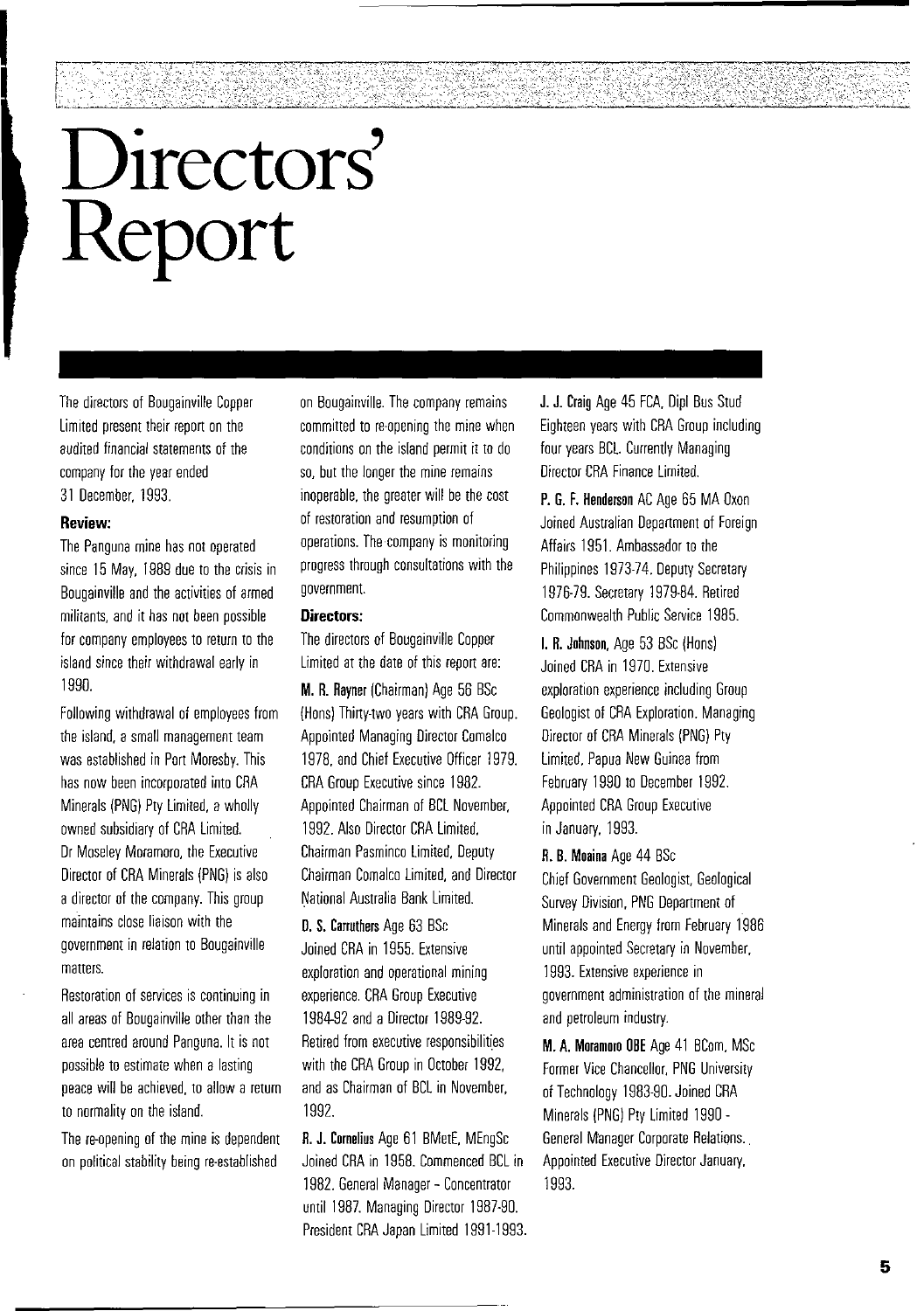#### **Activities:**

Bougainville Copper Limited has produced copper concentrate containing gold and silver from a mine at Panguna, North Solomons Province, Papua New Guinea, since 1972. Operations ceased, due to militant activity, in May 1989. The company has no subsidiaries.

The company has effectively been inactive in 1993.

#### **Net Earnings:**

The net loss of Bougainville Copper Limited for 1993 was K2 658 024.

#### **Taxation:**

No future income tax benefits have been recognised in the accounts pending development of a clearer view of the timing of recommencement of operations.

#### **Share Capital:**

There was no change in the company's capital structure during the year.

#### **Long Term Loans:**

The company has no loans and no lines of credit are in place.

#### **Dividends:**

No dividends have been declared in respect of 1993.

#### **The Year in Review:**

The company has not operated during the year and a review of 1993 activities is set out in the section entitled "The Year in Review", in this annual report (page 4).

#### **Auditors:**

The retiring auditors, Coopers & Lybrand, being eligible, offer themselves for re-appointment.

#### **Statutory Information:**

In accordance with the provisions of Section 171 of the Companies Act (Chapter 146). the directors state that:

1. In their opinion, the results of the company's operations for the year have been materially affected by items of an abnormal character referred to in "The Year in Review" on page 4 in this annual report and in note  $1.$  (a) to the accounts. 2. The directors are of the opinion that the net current assets would realise at least the value at which they are shown in the accounts.

3. Apart from the abnormal occurrences stated in paragraph 1 above no other circumstances have arisen which render adherence to the method of valuation of assets or liabilities misleading or inappropriate with the proviso that if operations are unable successfully to recommence, a substantial write-down of asset values from their pre-closure levels will be necessary.

4. No contingent liabilities have arisen since the balance date of the accounts, 31 December, 1993 until the date of this repon, 16 February, 1994.

5. No contingent liabilities have become enforceable or are likely to become enforceable within twelve months from the date of this report which will materially affect the company in its ability to meet its obligations as and when they fall due. Attention is drawn to note 1. (a) in notes to the accounts concerning costs to be incurred in recommencing operations.

#### **Additional Information:**

The directors also state that:

1. There were no significant changes in the state of affairs of the company during the year as set out in this annual report.

2. The results of the operations of the company during the financial year have been, in the opinion of the directors, substantially affected by events of a material and unusual nature as contained in this report, and as set out in the notes to the accounts.

3. Except as reponed in this annual report, there were no matters or circumstances which have arisen since the end of the financial year and which significantly affected or may significantly affect:

- (i) the operations of the company
- (ii) the results of those operations or

(iii) the state of affairs of the company in the financial year subsequent to 31 December, 1993.

4. The directors do not have an interest in any contract or proposed contract with the company, are not panies to any material contract involving directors interests, and are not in receipt of any loans or benefits other than the aggregate amount of emoluments received or due and receivable by directors shown in the accounts and the amount of fixed salary derived from the company or from a related corporation.

5. No options over shares of the company have been granted by the company during the financial year or since the end thereof; no shares of the company were issued during the year or have been issued since the end thereof by virtue of the exercise of any option granted by the company; and no options over shares of the company are outstanding at the date of this report.

6. As at the date of this report the company did not have an audit committee of the Board of Directors.

Signed this 16th day of February, 1994 in accordance with a resolution of the directors of Bougainville Copper Limited.

M. R. Rayner Chairman

Moseley Movamoro

**M, A. Moramoro Director**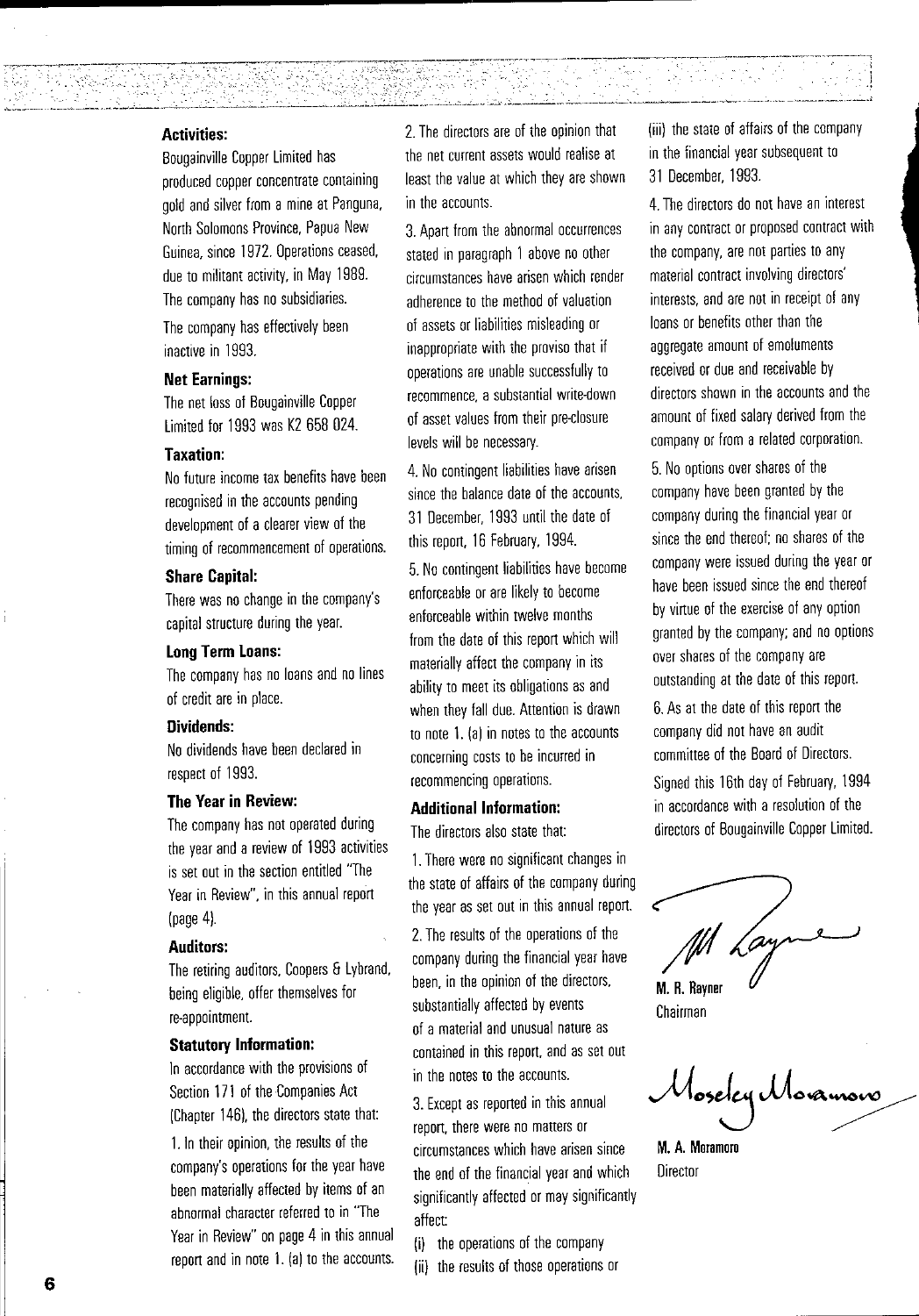### **Funds Statement**

| Bougainville Copper Limited                         |         |         |
|-----------------------------------------------------|---------|---------|
| year ended 31 December, 1993                        |         |         |
|                                                     | 1993    | 1992    |
|                                                     | K'000   | K'000   |
| <b>Sources of funds</b>                             |         |         |
| Loss from operations                                | (2658)  | (1426)  |
| Add items not using funds                           |         |         |
| Surplus on disposal of non-current assets           |         | (198)   |
| Other items not using funds                         |         | 7       |
| Funds from operations                               | (2658)  | (1617)  |
| Proceeds on disposal of non-current assets          | 605     | 341     |
| <b>Total sources of funds:</b>                      | (2 053) | (1 276) |
| <b>Applications of funds</b>                        |         |         |
| Acquiring non-current assets                        |         |         |
| Property, plant and equipment                       |         | 30      |
| Long service leave payments                         | 25      | 57      |
| Total applications of funds:                        | 25      | 87      |
| Increase/(Decrease) in working capital for the year | (2 078) | (1363)  |
| <b>Movements in working capital</b>                 |         |         |
| Bank balances and short term deposits               | (3 050) | (1976)  |
| Other debtors                                       | 2 4 6 4 | 2 2 4 3 |
| Creditors                                           | (1492)  | (1 630) |
| Increase/(Decrease) in working capital for the year | (2 078) | (1363)  |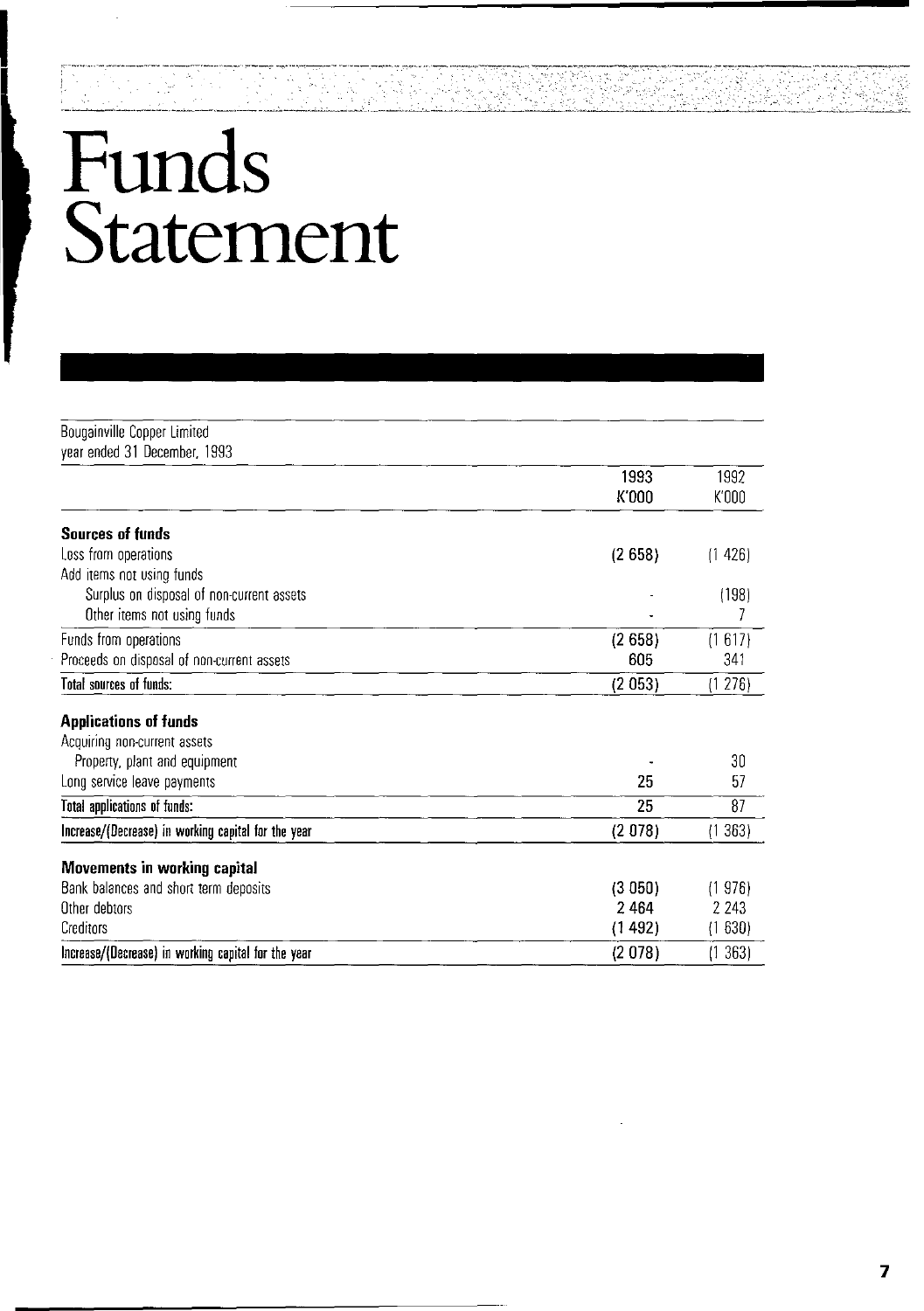# Statement of Eamings

| Bougainville Copper Limited                                                                  |              |                    |                    |
|----------------------------------------------------------------------------------------------|--------------|--------------------|--------------------|
| year ended 31 December, 1993                                                                 |              |                    |                    |
|                                                                                              | <b>Notes</b> | 1993<br>K'000      | 1992<br>K'000      |
| Income<br>Interest                                                                           |              | 1745               | 2 166              |
| <b>Costs and expenses</b><br>General and administration expenses<br>Net exchange (loss)/gain | 4            | (4 111)<br>292)    | (5122)<br>530      |
| <b>Operating Loss</b><br>Income tax                                                          | 3            | (2658)             | (1426)             |
| Operating loss after tax<br>Retained losses brought forward                                  |              | (2658)<br>(195899) | (1426)<br>(194473) |
| <b>Retained losses carried forward</b>                                                       |              | (198557)           | (195 899)          |

All amounts are expressed in Papua New Guinea kina. Rounding to the nearest thousand kina has been adopted. The notes commencing on page 10 form part of these accounts and are to be read in conjunction with them.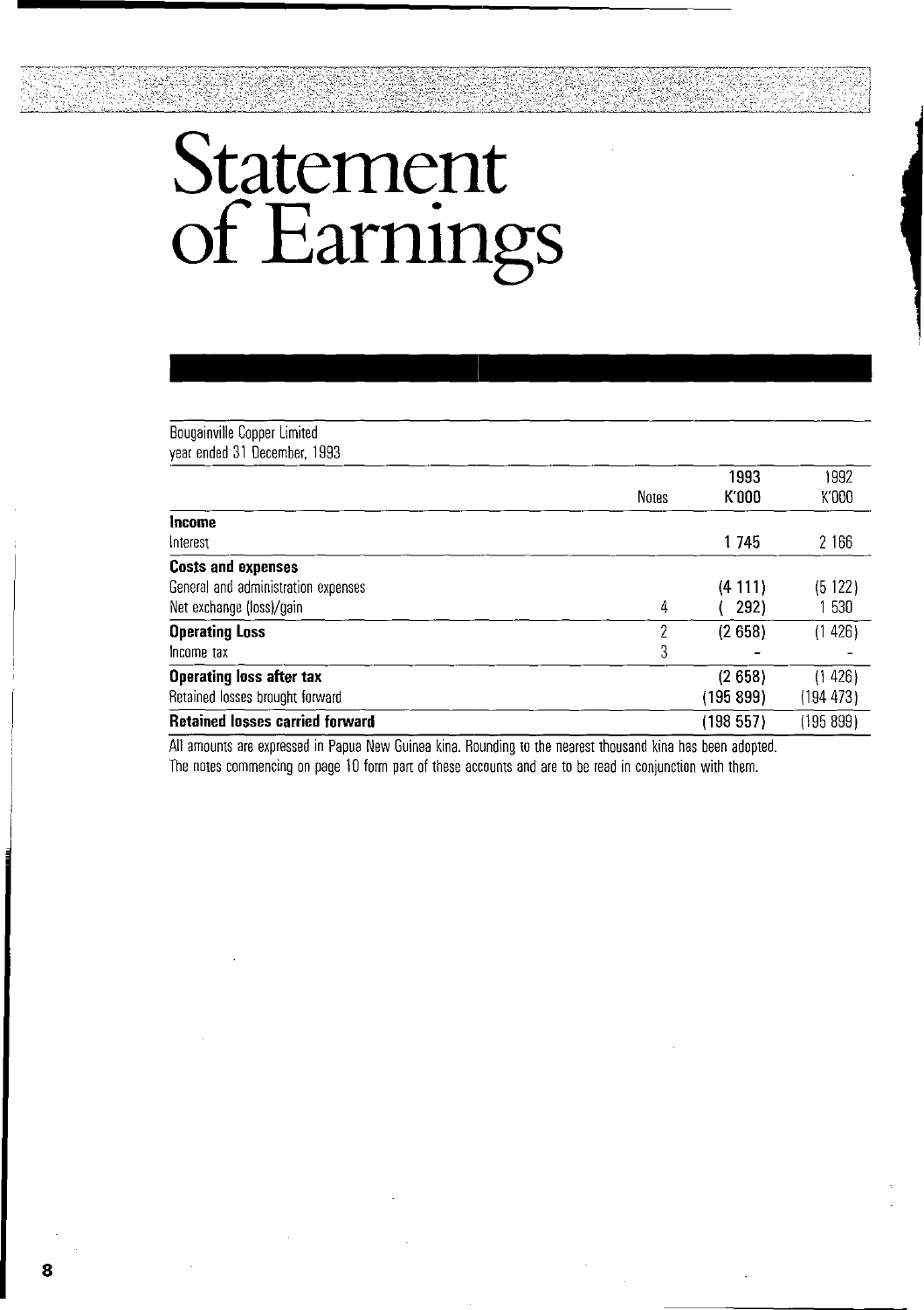# **Balance Sheet**

| Bougainville Copper Limited<br>at 31 December, 1993 |              |          |           |
|-----------------------------------------------------|--------------|----------|-----------|
|                                                     |              | 1993     | 1992      |
|                                                     | <b>Notes</b> | K'000    | K'000     |
| <b>Funds employed:</b>                              |              |          |           |
| Shareholders' funds                                 |              |          |           |
| Paid up capital                                     | 11           | 401 063  | 401 063   |
| Asset revaluation reserve                           | 8            | 31 276   | 31 276    |
| <b>Retained losses</b>                              |              | (198557) | (195 899) |
|                                                     |              | 233 782  | 236 440   |
| <b>Non-current liabilities</b>                      |              |          |           |
| Income tax                                          | 3            | 6759     | 6759      |
| Provision for long service leave                    |              |          | 25        |
|                                                     |              | 6759     | 6 7 8 4   |
| <b>Current liabilities</b>                          |              |          |           |
| Creditors                                           | 6            | 14 126   | 12 634    |
| Income tax                                          |              | 2 3 2 9  | 2 3 2 9   |
|                                                     |              | 16 455   | 14 963    |
| <b>Total funds</b>                                  |              | 256 996  | 258 187   |
| These funds are represented by:                     |              |          |           |
| <b>Non-current assets</b>                           |              |          |           |
| Mine assets                                         | 7            | 200 777  | 201 382   |
| <b>Current assets</b>                               |              |          |           |
| Bank balances and short term deposits               |              | 44 319   | 47 369    |
| Other debtors                                       | 9            | 11 900   | 9 4 3 6   |
|                                                     |              | 56 219   | 56 805    |
| <b>Total assets</b>                                 |              | 256 996  | 258 187   |

Details of commitments and contingent liabilities and assets are shown in notes 10 and 13.

All amounts are expressed in Papua New Guinea kina. Rounding to the nearest thousand kina has been adopted. The notes commencing on page 10 form part of these accounts and are to be read in conjunction with them.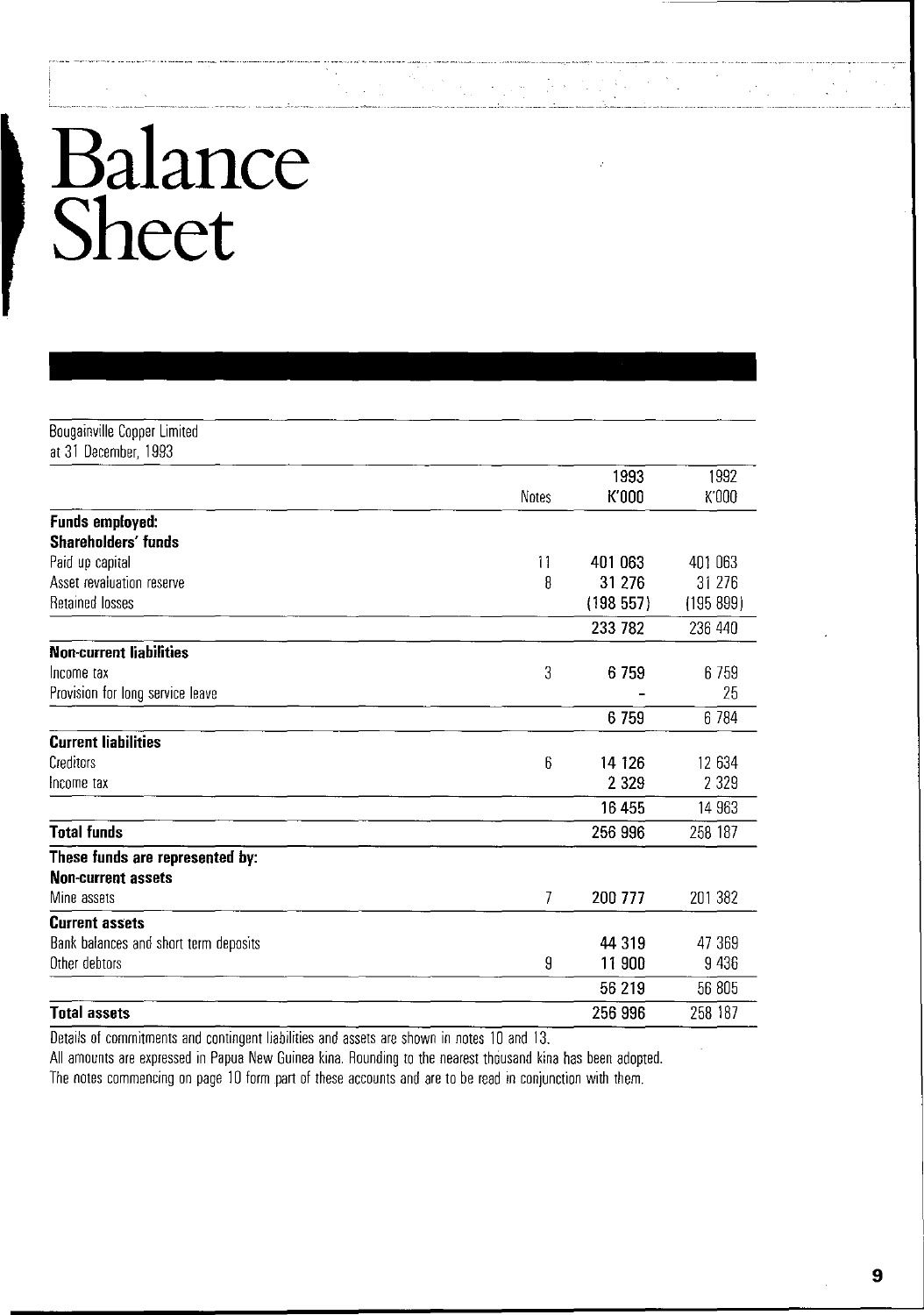### **Notes to Accounts**

These notes form part of the 1993 accounts of Bougainville Copper Limited and should be read in conjunction with them.

#### **1. (a) Basis of Preparation**

Mine production was suspended on 15 May, 1989 because of attacks on employees. Following repeated instances of damage to mine facilities and the power line and funher attacks on employees, it became necessary to evacuate all remaining company personnel from 80ugainville early in 1990.

There continues to be considerable uncertainty surrounding the future of the Panguna mine. Since the withdrawal of company personnel from Bougainville was completed on 24 March, 1990, there has been no care and maintenance of the company's assets. It seems cenain that considerable deterioration of the assets will have occurred in the intervening period, because of this lack of care and maintenance, their exposure to the elements, and possible vandalism, pilferage and militant action. However, as access to the mine site has not been possible, the extent of the necessary write-downs is not capable of reliable measurement or estimation. At the same time, because the assets are not in use, normal depreciation charges, to reflect wear and tear from their utilisation in production, are not technically appropriate.

Nevenheless, with the passage of time, it is clear that a major write-down of assets from their pre-closure levels will be required. To allow for this future write-down, the directors made a general provision in 1991 for deterioration, damage and pilferage of K350 million, with this sum being classified as an extraordinary item.

The exact quantum of this provision should not be viewed as a precise calculation reflecting an accurate estimate of the present value of losses or the likely costs of repair. Rather, the reduction in carrying value should be seen as a broad estimate of the total service potential likely to have been lost to the operation in respect of the whole inventory of assets carried in the books.

While directors have made this provision in good faith based on the limited information available to them, it must be recognised that the actual extent of the necessary write-downs can only be established when access to the mine site by appropriate company representatives is again possible. Accordingly, the 1991 provision may eventually prove to be above or below the sum which is necessary to reflect these losses. The directors believe that in the absence of reliable information and the lack of a more suitable alternative, this is the only appropriate basis to use, despite the current cessation of operations.

Considerable future funding would be required to recommence operations, principally for the recruitment and training of the work force, restoration of facilities, recommissioning or replacement of assets and re-establishment of working capital.

During 1993, funher detailed reviews of recommissioning concepts and costs have been undenaken. The studies indicate initial production could be re-established within some 18 months from the achievement of the requisite conditions for a return to the island. Output would be built up progressively to the full rate of pre-closure production over a period which would depend upon the condition of the mine and the infrastructure facilities and the international market conditions of the time. The total cost of returning the mine to full production is now estimated to be at the upper end of the previously reponed range of K300-K450 million, spread over a number of years. Whilst these estimates assume no major damage to production facilities through vandalism or militant action, they do allow for the increased level of deterioration likely because of the prolonged closure, and for vandalism to and pilferage from infrastructure and accommodation facilities.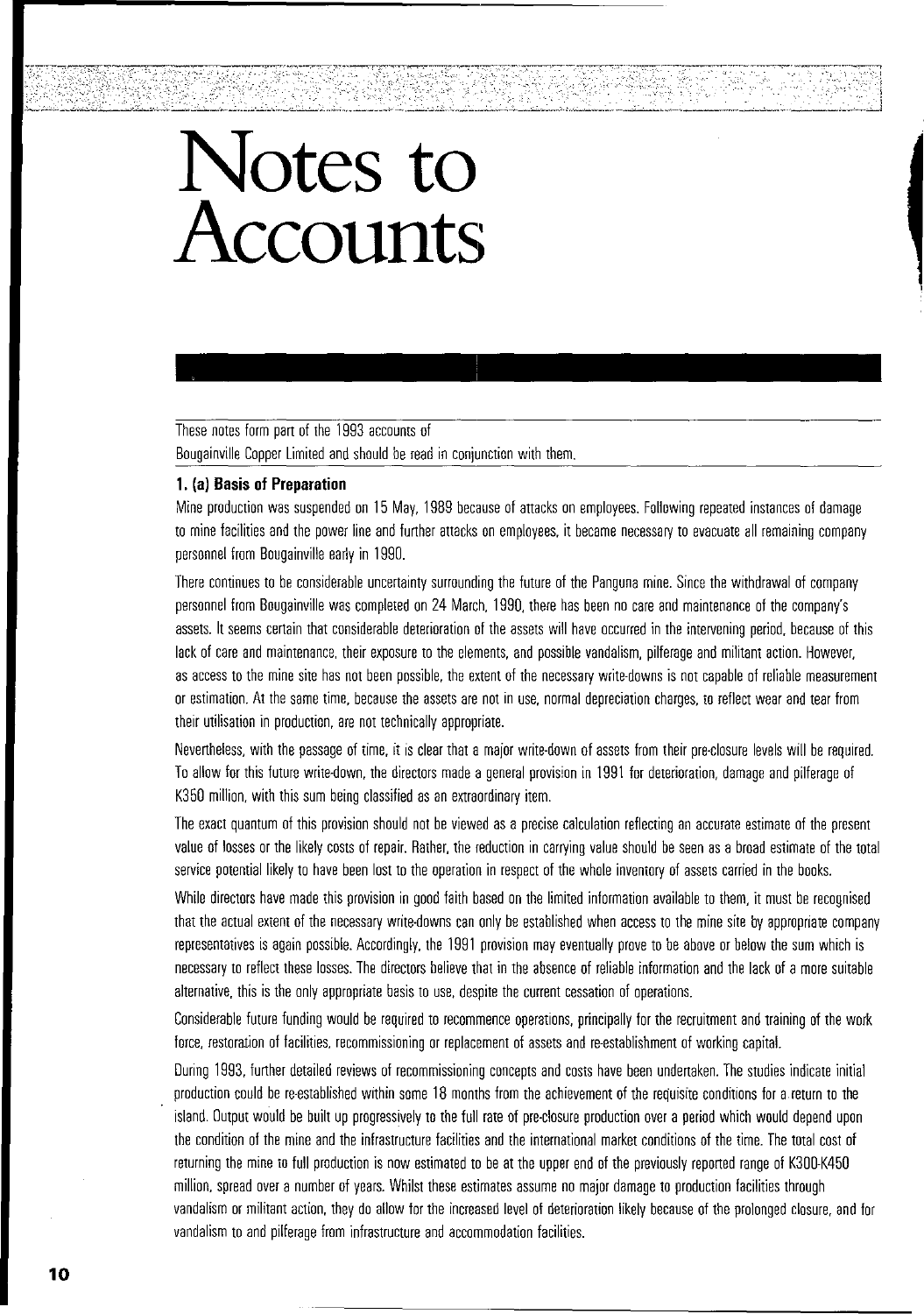Expenditures would be brought to account when incurred, in accordance with generally accepted accounting principles. Some would be capitalised, but a significant proponion would be treated as expense. The source of this funding would be addressed at the appropriate time. The directors note that the economic viability of resumed operations would depend upon a number of factors which they cannot accurately predict at present, including the cost of recommissioning, likely future operating costs, government and community requirements, funding arrangements and the economic outlook at the time. However, subject to the economic viability, the directors intend that. when conditions on Bougainville permit. the company will resume and continue operations. It is not possible at present to determine when this might be achieved or the degree of damage and deterioration to assets which might have occurred during the period of suspension of operations.

#### **1. (b) Accounting Policies**

l I

> The principal accounting policies adopted in the preparation of the accounts are stated to assist in a general understanding of the financial statements. It should be noted that the principal policies set out below are applicable only because of the basis of accounting adopted for the reasons set out above.

> The policies generally comply with Australian Accounting Standards and conform in all material respects with the International Accounting Standards which have been adopted in Papua New Guinea. They are consistent with those adopted in the previous period unless otherwise stated.

#### **Cost Convention:**

The results of operations and the financial position of the company are accounted for under the historical cost convention, except that they reflect the revaluation in 1980 of certain major items of property, plant and equipment.

#### **Depreciation and Amortisation:**

During normal production operations, depreciation and amortisation are determined by dividing the written·down value of assets by their remaining useful life or the estimated remaining life of the mine whichever is the lesser. Depreciation commences in the month following commissioning ready for use. However in 1991 no allowance for normal depreciation was included; rather, a general provision of K350 million was made for deterioration, damage or pilferage of assets although the accuracy of that provision cannot be proved, because the lack of access to Bougainville prevents a detailed assessment of the nature or extent of those losses. In 1990, because of this factor, a normal charge for depreciation and amonisation of K51.5 million was made in the absence of any more realistic measure of those losses. In both 1991 and 1990, these charges were classified as extraordinary items. No depreciation charge or increase to the general provision has been made in 1993. The Directors consider that any funher review of the general provision at this time would be completely arbitrary because of the continuing lack of access to the island.

#### **Employee Entitlements:**

During normal operations the amounts expected to be paid to employees for their pro-rata entitlements to long service, annual leave and sick leave, are accrued annually at current pay rates.

#### **Exploration, Research and Development Expenditure:**

Expenditure on exploration within the mining lease and on research and development is normally written·off or provided for as incurred. No expenditure was incurred in 1993. Exploration has not been undenaken outside the mining lease.

#### **Repairs and Maintenance:**

Expenditure on repairs and maintenance during normal production is charged against income as incurred. **11**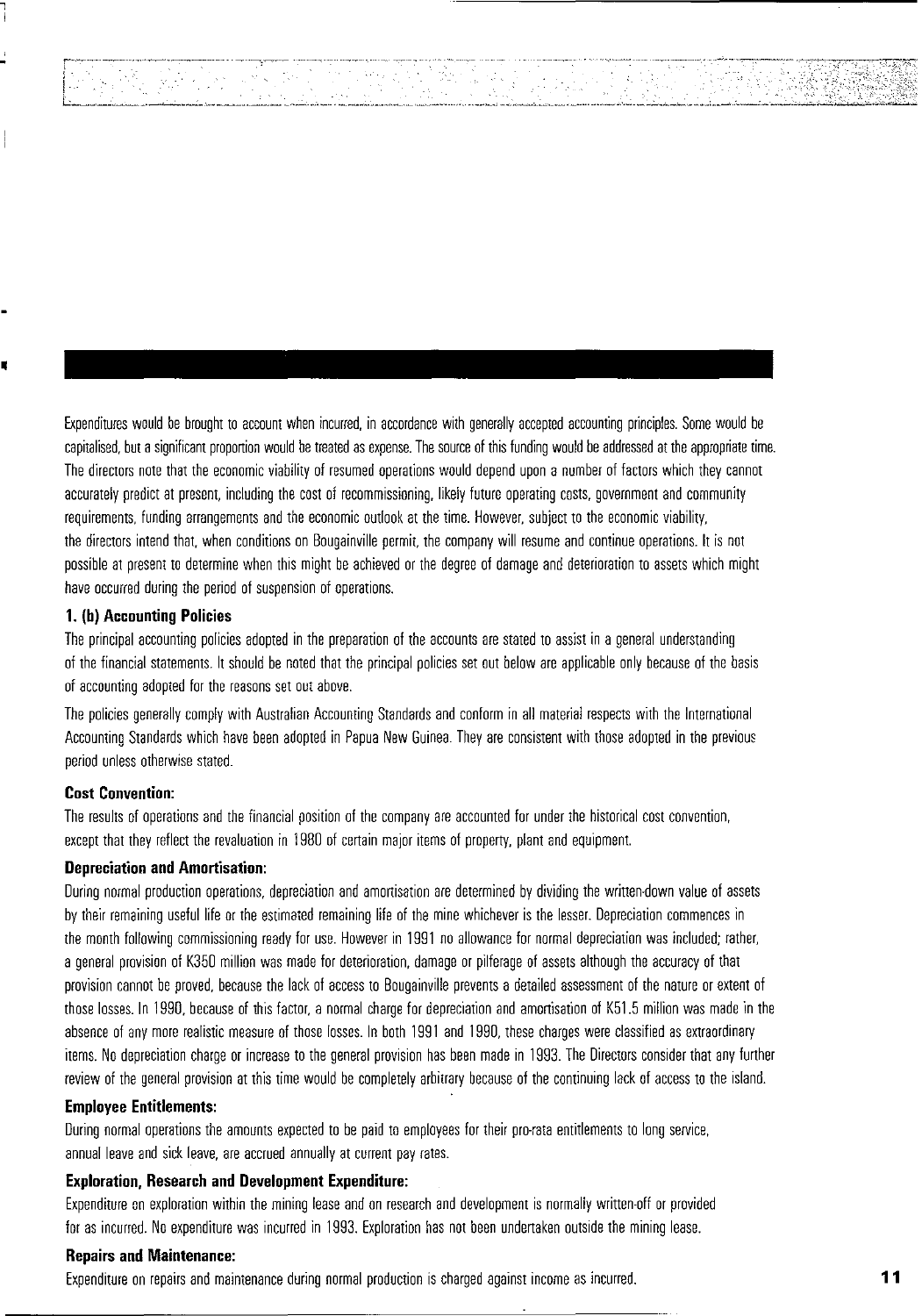#### **Valuation of Stocks and Stores:**

During normal production operations stores are valued at weighted average cost, excluding transponation costs, less a provision for obsolete stores, while concentrate stocks are valued at the lower of direct production costs or net realisable value. Cost includes direct materials, services and overheads, but excludes depreciation and indirect overheads. In 1991 due to the uncenainty of the condition and value of stores, the remaining book value of K10 million was grouped with non-current mine assets against which a general provision of K350 million was made as referred to in note 1. (a).

#### **Net Sales Revenue:**

 $\ddot{\cdot}$ 

During normal operations, sales are recognised when the risk passes from the seller which is at the time when the concentrate enters the ship's hold. The final sales value can only be determined from weights, assays, prices and treatment charges applying after a shipment has arrived at its destination. Estimates based on world metal prices ruling up to year end are used for those shipments not due for final valuation until the following year. In addition, the estimated results of forward contracts existing at year end in relation to concentrates shipped are reflected in sales revenue. Variations in revenue arising from final pricing and out-turn adjustments are recognised in the following year. Unrealised gains and losses on forward metal sales, not related to shipments, are included in earnings. There has been no sales revenue since 1990.

#### **Taxation:**

Tax effect accounting procedures are followed. Any current liability for income tax is based on estimated taxable income for the year. The components of this taxable income can differ from those which make up the earnings before tax for the year and these differences are either permanent differences or timing differences. Permanent differences are disclosed in note 3. Timing differences arise because some items of revenue and expenditure are recognised for tax purposes during periods which differ from the periods in which they are included in earnings before tax. The tax effect of these timing differences is classified as either deferred income tax liability or future income tax benefit in the balance sheet. Future income tax benefits are not recognised unless their realisation is virtually cenain. Future income tax benefits therefore have not been recognised pending the development of a clearer view of the timing of recommencernent of operations.

#### **Foreign Currency:**

Monetary assets and liabilities in foreign currencies are translated into Papua New Guinea currency at the rates of exchange ruling at balance date. All other overseas transactions are translated at the rates of exchange applying when they occurred. Exchange gains and losses on overseas borrowings are recognised as they occur to reflect the full effect of exchange rate movements. Other monetary gains and losses are also recognised as they occur. Gains and losses on hedges (excluding hedges relating to specific commitments) are included in earnings for the period during which the exchange rate movements occurred.

|                                                                                | 1993<br><b>K'000</b> | 1992<br>K'000 |
|--------------------------------------------------------------------------------|----------------------|---------------|
|                                                                                |                      |               |
| <b>Earnings before taxation</b>                                                |                      |               |
| Earnings before taxation have been determined after allowing for the following |                      |               |
| income and expense items:                                                      |                      |               |
| Income:                                                                        |                      |               |
| Interest on short term deposits                                                | 1745                 | 2 166         |
| Expenses:                                                                      |                      |               |
| Provision for doubtful debts in respect of other debtors                       | 241                  | 214           |
| Profit on disposal of fixed assets                                             |                      | (198)         |
| Directors' emoluments (Note 13)                                                | 60                   | 39            |
| Auditors' remuneration - auditing the accounts                                 | 8                    | 8             |
| - other services                                                               | 5                    | 14            |
| (The auditors have received no other benefits)                                 |                      |               |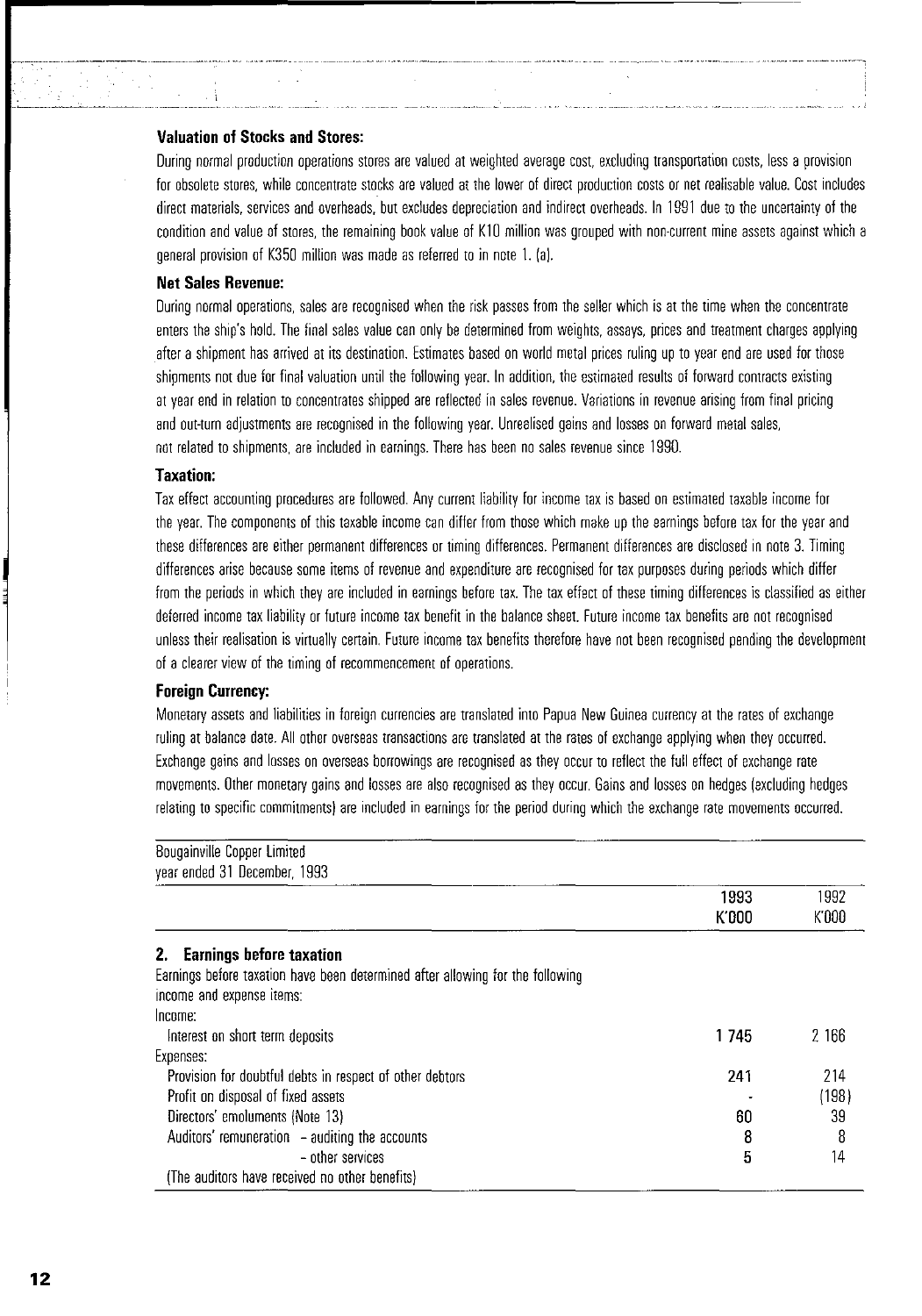### · Bougainville Copper Limited year ended 31 December, 1993

|  |               |  |  | 1993  | 1992  |
|--|---------------|--|--|-------|-------|
|  | __<br>------- |  |  | K'000 | K'000 |
|  |               |  |  |       |       |

### **3. Taxation**

(a) The following reconciliation discloses the items which caused the charge

for income tax in the statements of earnings to vary from the income tax

prima facie payable on reported earnings:

| Operating loss before taxation                    | (2658) | -4261 |  |
|---------------------------------------------------|--------|-------|--|
| Prima facie income tax $@35\%$                    | (930)  | (499) |  |
| Future income tax benefits not brought to account | 930    | 499   |  |
| Incomo tay avannon                                |        |       |  |

Income tax expense

(b) An agreement between the Independent State of Papua New Guinea and CRA Limited provides for the deferral of income tax payable in respect of the 1989 year until certain criteria have been met following successful recommencement of operations.

(c) Future income tax benefits not brought to account total K78 192000 (1992 K77 262 ODD). This benefit for tax losses will only be obtained if:

(i) the company derives future assessable income of a nature and of an amount sufficient to enable the benefit from the deductions for the losses to be realised;

(ii) the company continues to comply with the conditions for deductibility imposed by tax legislation; and

(iii) no changes in tax legislation adversely affect the company in realising the benefit from the deductions for the losses.

### **4. Exchange Fluctuation**

(a) The net exchange (Ioss)/gain reflected in earnings arose from:

| (292)   | 521    |
|---------|--------|
|         | 9      |
| (292)   | -530   |
|         |        |
|         |        |
| 39 30 7 | 44 019 |
| 3423    | 2 704  |
|         | 4      |
| 573     | 221    |
|         |        |
|         |        |

### **5. Loans**

| No long term loan facilities are in place. |         |         |
|--------------------------------------------|---------|---------|
| <b>Creditors</b><br>6.                     |         |         |
| Landowners' compensation                   | 7 1 2 3 | 4 9 9 8 |
| Trade creditors                            | 6934    | 6 9 9 1 |
| Other creditors                            | 26      | 95      |
| Related corporations                       | 43      | 550     |
|                                            | 14 126  | 12 634  |

Landowners' compensation for which the company may be liable is transferred each quarter into a separate interest bearing bank account and shown in the accounts of the company with an offset amount in Other Debtors (note 9).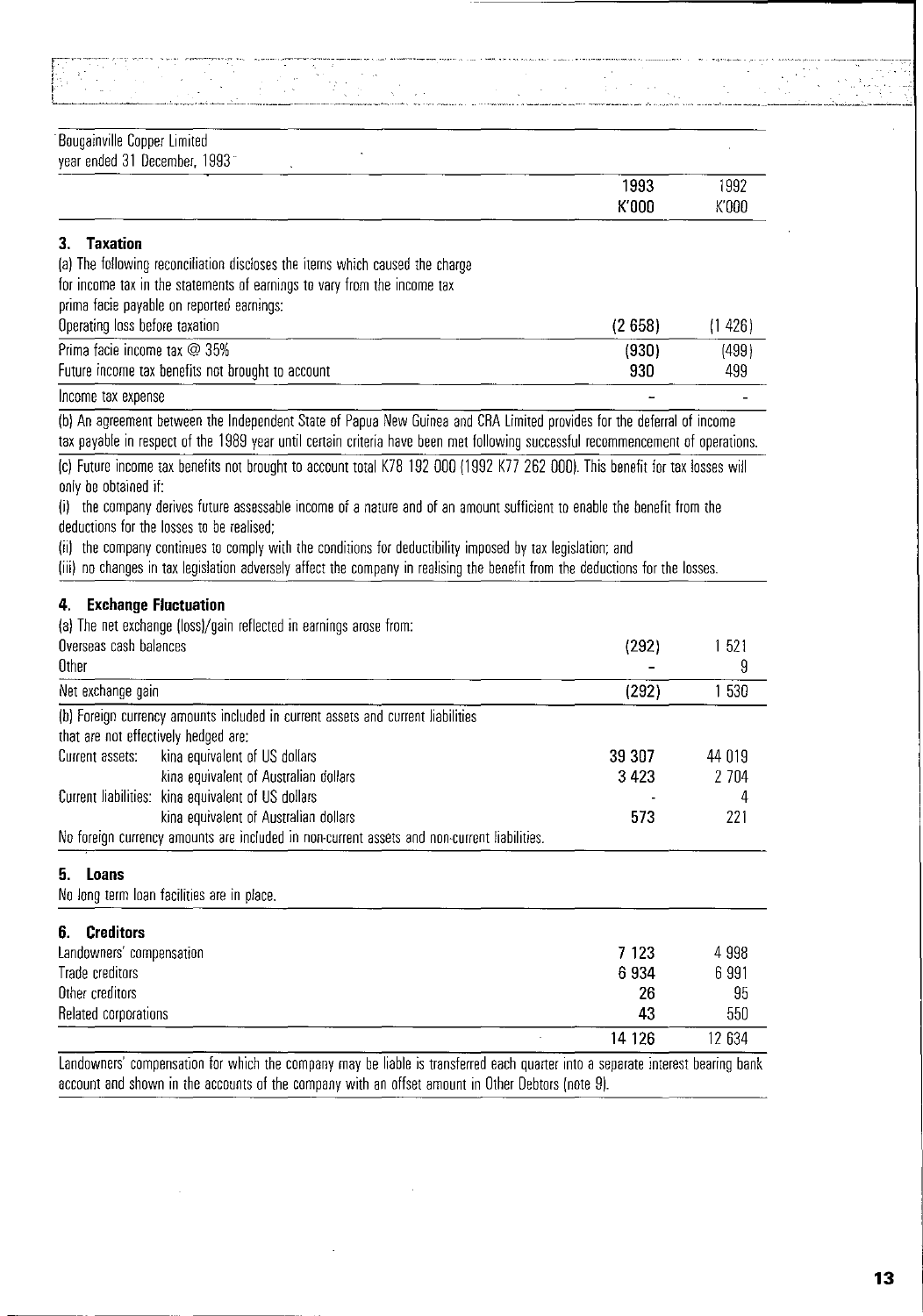#### Bougainville Copper Limited year ended 31 December, 1993

| your onaca o'r poconnou, rooc                                            | 1993      | 1992      |
|--------------------------------------------------------------------------|-----------|-----------|
|                                                                          | K'000     | K'000     |
| <b>Mine Assets</b><br>L                                                  |           |           |
| (a) Mine development and buildings                                       |           |           |
| - at directors' 1980 valuation                                           | 292 206   | 292 206   |
| Less accumulated depreciation                                            | 159 721   | 159 721   |
|                                                                          | 132 485   | 132 485   |
| - at cost                                                                | 102 988   | 102 988   |
| Less accumulated depreciation                                            | 38 664    | 38 664    |
|                                                                          | 64 324    | 64 324    |
| Net mine development and buildings                                       | 196 809   | 196 809   |
| (b) Plant, machinery & equipment                                         |           |           |
| - at directors' 1980 valuation                                           | 245 177   | 245 177   |
| Less accumulated depreciation                                            | 148 866   | 148 866   |
|                                                                          | 96 311    | 96 311    |
| - at cost                                                                | 304 475   | 304 475   |
| Less accumulated depreciation                                            | 104 703   | 104 703   |
|                                                                          | 199 772   | 199 772   |
| Net plant, machinery & equipment                                         | 296 083   | 296 083   |
| (c) Mine property                                                        |           |           |
| - at cost                                                                | 62 121    | 62 121    |
| Less accumulated amortisation                                            | 46 204    | 46 204    |
| Net mine property                                                        | 15917     | 15917     |
| (d) Capitalised works in progress                                        |           |           |
| - at cost                                                                | 31 965    | 32 570    |
| Total property, plant & equipment                                        |           |           |
| - at cost or valuation                                                   | 1 038 932 | 1 039 537 |
| Less accumulated depreciation/amortisation                               | 498 158   | 498 158   |
| Net book value                                                           | 540 774   | 541 379   |
| <b>Stores</b>                                                            | 10 003    | 10 003    |
| Total mine assets                                                        | 550 777   | 551 382   |
| Less general provision for deterioration, damage and pilferage since the |           |           |
| withdrawal of company personnel                                          | 350 000   | 350 000   |
| Net value                                                                | 200 777   | 201 382   |

The basis of valuation of these assets are set out in note 1. (b) of the accounts and attention is drawn to note 1.(a) titled "Basis of Preparation".

#### 8, **Asset Revaluation Reserve**

Asset revaluation reserve 31 276 31 276

In 1980 mine assets were revalued by K300 million. A majority of the reserve created by this revaluation was distributed to shareholders by way of bonus shares leaving a residual amount as shown in this note that has been carried forward. In 1991 a general provision for deterioration, damage and pilferage of K350 million was made for the reasons set out in note 1. (a). This provision does not represent a revaluation of mine assets and in accordance with generally accepted accounting principles no adjustment has been made to the residual asset revaluation reserve.

| 7 1 2 3 | 4 9 9 8 |
|---------|---------|
| 5795    | 5 2 3 7 |
| (1 018) | 1799)   |
| 11900   | 9436    |
|         |         |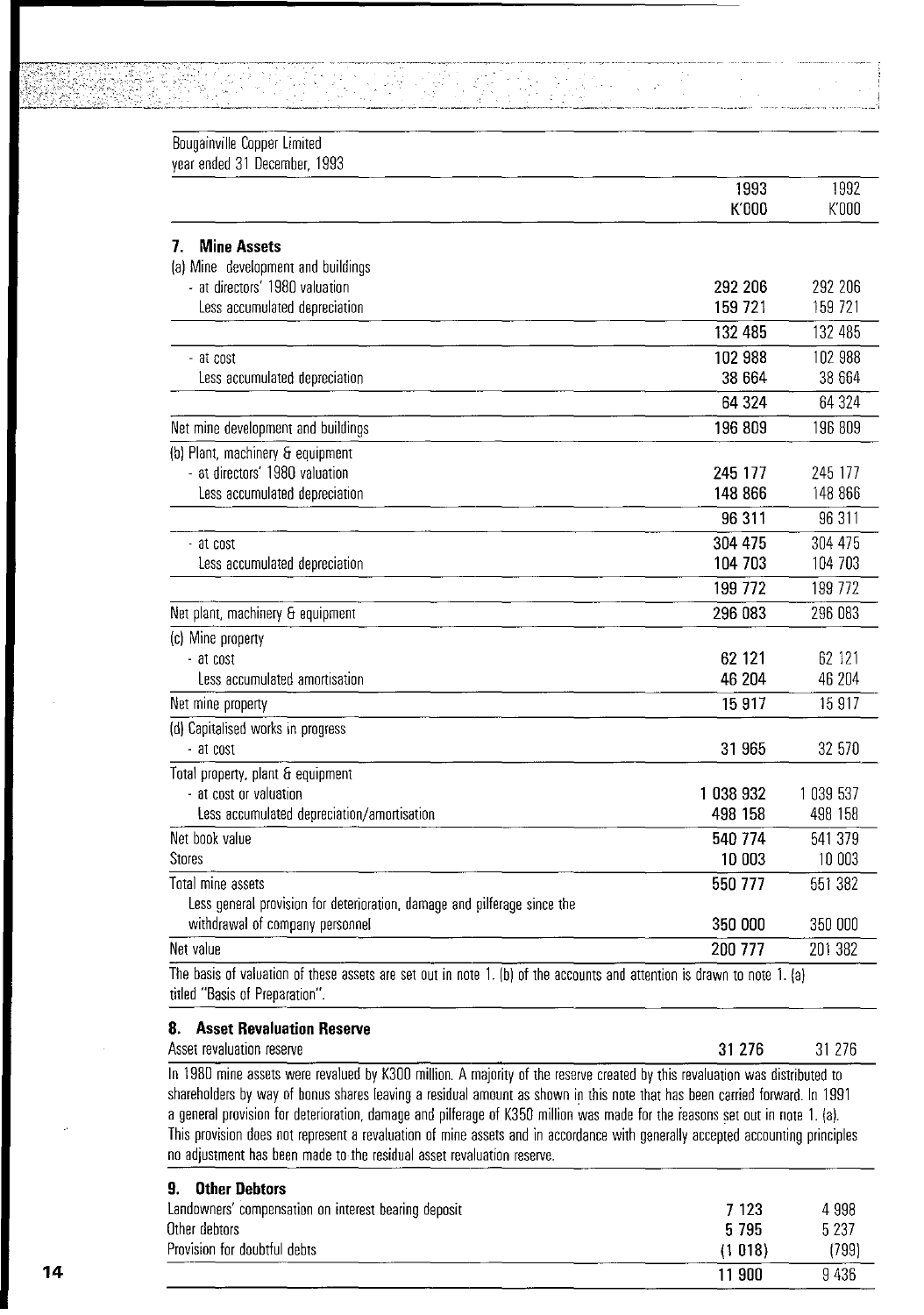|                                                                                          | 1993<br>K'000 | 1992<br>K'000 |
|------------------------------------------------------------------------------------------|---------------|---------------|
| 10. Commitments<br>Operating lease commitments not reflected in the financial statements |               |               |

#### **11. Capital**

The authorised capital of K425 000 000 consists of 425 000 000 ordinary shares of one kina each. The issued capital of the company is 401 062500 ordinary shares of one kina each. fully paid. No change in authorised or issued capital occurred during 1993.

|                                                                                                                                |         | 1993           | 1992    |              |  |
|--------------------------------------------------------------------------------------------------------------------------------|---------|----------------|---------|--------------|--|
|                                                                                                                                |         | <b>Related</b> |         | Related      |  |
|                                                                                                                                | Company | Corporations   | Company | Corporations |  |
|                                                                                                                                | K'000   | <b>K'000</b>   | K'000   | K'000        |  |
| 12. Directors' Emoluments                                                                                                      |         |                |         |              |  |
| The total of the emoluments received, or due and receivable                                                                    |         |                |         |              |  |
| (whether from the company or from related parties) by:                                                                         |         |                |         |              |  |
| (a) Directors of the company engaged in the full-time                                                                          |         |                |         |              |  |
| employment of the company or its related parties (including                                                                    |         |                |         |              |  |
| all bonuses and commissions received or receivable by them                                                                     |         |                |         |              |  |
| as employees), was                                                                                                             |         | 956            |         | 1 1 7 2      |  |
| (b) Directors of the company not engaged in the full-time                                                                      |         |                |         |              |  |
| employment of the company or its related parties                                                                               | 60      | 48             | 39      | 9            |  |
| No commissions for subscribing for, or agreeing to procure subscriptions for any shares in or debentures of the company or any |         |                |         |              |  |

related corporations, were received or are due and receivable by any director.

### **13. Contingent Liabilities and Assets**

Bougainville Copper Limited is contractually obliged to reimburse Shell Papua New Guinea Pty Limited for any retail sales tax payable by Shell on petroleum products sold to the company. A claim for retail sales tax amounting to approximately K4 663 000 has been lodged by the Nonh Solomons Provincial government. However, the validity of the tax is being disputed by both Shell Papua New Guinea Pty Limited and the company.

The company has a lease commitment for office premises until 30 June 1995. The premises are currently occupied by a related corporation which is paying all costs. No loss is expected on the outstanding commitment of K247 000.

The directors do not expect the company to suffer any material loss as a result of the cancellation of purchase orders for either revenue or capital contracts.

### **14, Mining Tenements**

The company holds 100% interest in leases: 1, 89, 86, 88, 87, 82, 810, 83; and prospecting authorities: 1, 2, 3, 4, 5, 6, 7 A and 78 on 80ugainville Island.

#### **15, Holding Company**

The holding company is CRA Limited (incorporated in Australia).

#### **16, Segmental Information**

The company did not trade during the year. Its only assets represent the Panguna mine and associated facilities on Bougainville Island, Papua New Guinea and limited plant and equipment in storage in Australia.

### **17. Related Party Transactions**

Transactions with directors are disclosed in note 12.

In 1993 the company paid fees of K73 700 to CRA Financial Services Limited for managing investment funds and K514 145 to CRA Minerals (PNG) Pty Limited for the provision of office space, staff and related services and K247 704 to Minenco Pty Limited for engineering studies.

With the exception of the above the company did not enter into any other transactions with related parties. **15**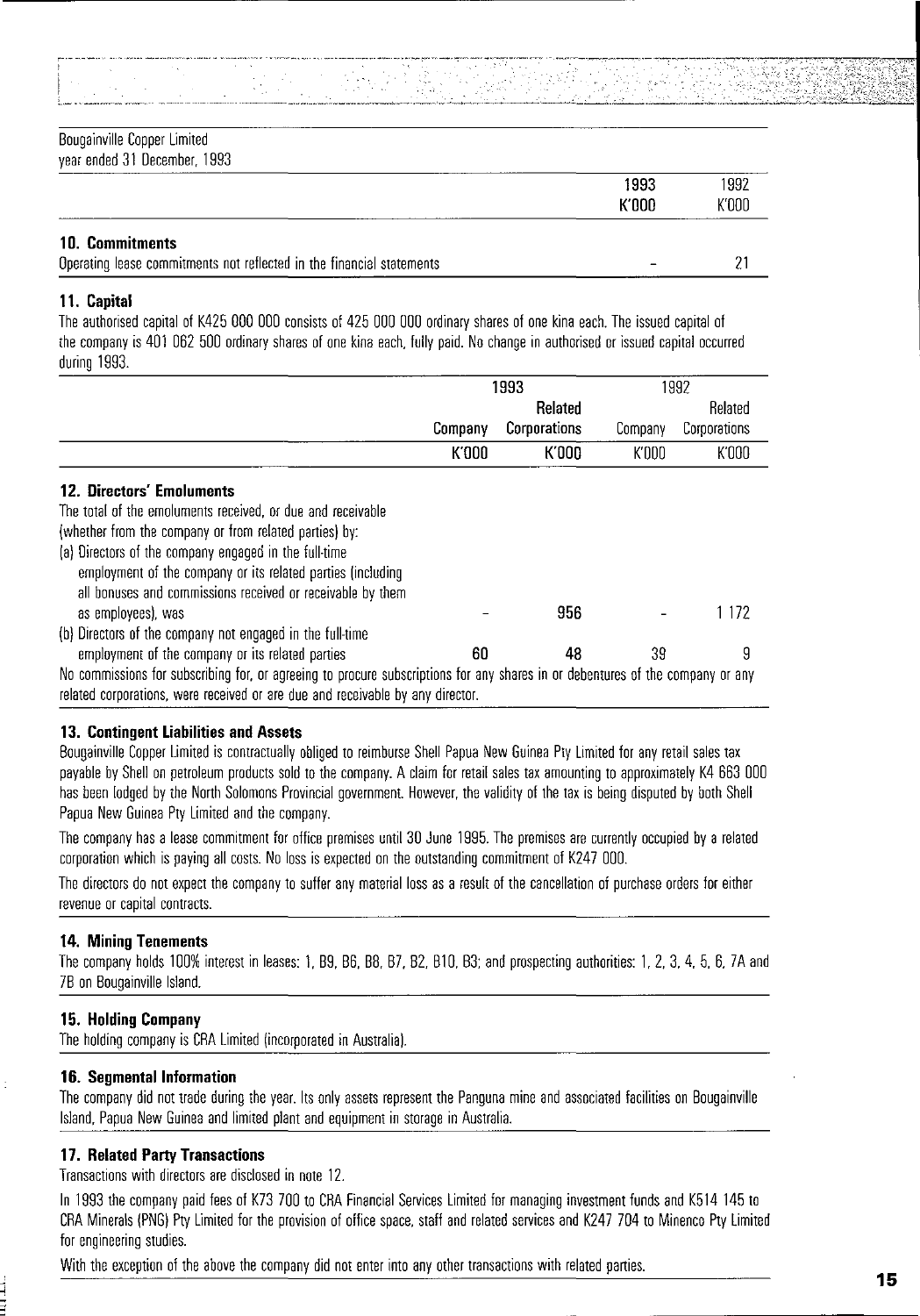### **Declarations**

#### **Statement by Directors**

The accounts of the company have been prepared using the basis of valuation described in note 1 to the accounts. The directors believe that in the absence of reliable information and the lack of a more suitable alternative, this is the only appropriate basis to use, despite the current cessation of operations. The general provision made in 1991 may eventually prove 10 be above or below the sum which is necessary to reflect the actual loss in value. which will have occurred. For these reasons the directors are unable to determine if the carrying value of the assets included in the accounts is properly stated.

Accordingly. the directors are unable to form an opinion whether or not the accompanying statement of earnings and funds statement give a true and fair view of the results of the business of the company for the period covered by the statements or that the accompanying balance sheet exhibits a true and fair view of the state of affairs of the company at the end of that period.

Signed at Port Moresby on this 16th day of February, 1994. On behalf of the Board M. R. RAYNER Chairman M. A. MORAMORO Director

#### **Declaration by Secretary**

I, Brian Phillip Bartholomaeus. Secretary of Bougainville Copper Limited, do solemnly and sincerely declare that for the reasons stated by the directors of the company in note 1 to the accounts, the accompanying balance sheet. statement of earnings, and funds statement of the company have been prepared on the basis described in that note and on this basis are to the best of my knowledge and belief, correct, and I make this solemn declaration by virtue of the Oaths. Affirmations and Statutory Declarations Act (Chapter 317). conscientiously believing the statements contained herein to be true in every particular.

Declared at Port Moresby on this 16th day of February, 1994.

B. P. BARTHOLOMAEUS Secretary V. ANI Commissioner for Oaths

#### **Auditors' Report to the Members of Bougainville Copper Limited**  Scope

1. We have audited the financial statements of Bougainville Copper Limited for the financial year ended 31 December, 1993 as set out on pages 7 to 15. The company's directors are responsible for the preparation and presentation of the financial statements and the information they contain. We have conducted an independent audit of these financial statements in order to express an opinion on them to the members of the company.

2. Our audit has been conducted in accordance with International Standards on Auditing to provide reasonable assorance as to whether the financial statements are free of material misstatement. Our procedures included examination, on a test basis, of evidence supporting the amounts and other disclosores in the financial statements, and the evaluation of accounting policies and significant accounting estimates. There procedures have been undertaken to form an opinion as to whether, in all material respects, the financial statements are presented fairly in accordance with Accounting Standards adopted for use in Papua New Guinea and Papua New Guinea statutory requirements so as to present a view which is consistent with our understanding of the company's financial position and the results of its operations.

3. The audit opinion expressed in this report has been formed on the above basis. Audit Opinion

4. These accounts have been prepared with the inclusion of the company's assets at their 1 January, 1991 book value. with a separate general provision of K350 million having been made in 1991 for the value of the indeterminate level of deterioration, damage and pilferage of assets which is expected to have occurred in the period since the withdrawal of company personnel from Bougainville in early 1990. As explained in note 1. (a) to the accounts. it is not possible. at present, to determine when the company will resume operations at the Panguna mine on Bougainville Island, or to measure or estimate reliably the extent of deterioration. damage and pilferage of assets.

5. While the directors have made this provision in good faith based on the limited information available to them, it must be recognised that the actual extent of the necessary write-downs can only be established when access to the mine site by appropriate company personnel is again possible.

6. In our opinion, providing for the probable loss from deterioration. damage or pilferage is the appropriate accounting treatment for the actual losses which will have occurred in the period to 31 December, 1993. However. as the actual extent of such losses can only be established aher the company regains access to the mine site, we recognise that. at present. those losses are not capable of reliable measurement or estimation, either by directors or by us. Accordingly the provision made by directors in 1991 may eventually prove to be above or below the sum which is necessary to reflect these losses.

..... "'." ......... \_ ...... \_ ............ -···\_··--l .... \_\_ .~,\_ .. \_ .. \_ .\_. \_\_ ~ \_\_\_\_\_\_ ~ \_\_\_\_\_ .\_.\_~ \_\_\_ . \_\_\_\_\_ .. \_\_\_ . \_\_\_\_ ... \_.\_.\_ ... \_\_ . \_\_\_\_ .\_~ \_\_\_\_ , \_\_ ~ \_\_ .J

7. If the company is ultimately unable to recommence operations successfully at the Panguna mine. in our opinion, the company's mine assets. as disclosed in the accounts. would need to be written off, less any amounts which may be recovered by sale or compensation.

8. In the absence of all the necessary information and explanations we require, (because both we and the directors have been unable to obtain access to Bougainville Island) and for the reasons set out above. we are unable to form an opinion as to whether or not the provision against the net book value of mine assets of K350 million is adequate or not. Accordingly we are unable to form an opinion as to whether or not the carrying value of the mine assets, as disclosed in these accounts. is properly stated.

9. These assets which represent 78% of the book value 01 total assets and 85% of the book value of net tangible assets are of fundamental importance to the presentation of the accounts. In view of the uncertainty ovef the quantum of the general provision that has been made against-these assets, as set out above, we are unable to form an opinion as 10 whether or not the accounts give a true and fair view of the state of affairs of the company as at 31 December, 1993 and the results for the year ended on that date.

10. In our opinion, except that the records of mine assets may not be a reflection of the existence and value of those assets on Bougainville Island. the remaining accounting and other records, including registers, examined by us have been properly kept in accordance with the Companies Act (Chapter 146).

#### COOPERS & LYBRAND

by M. J. Cain Registered under the Accountants Registration Act )Chapter 89) Port Moresby, on this 16th day of February, 1994.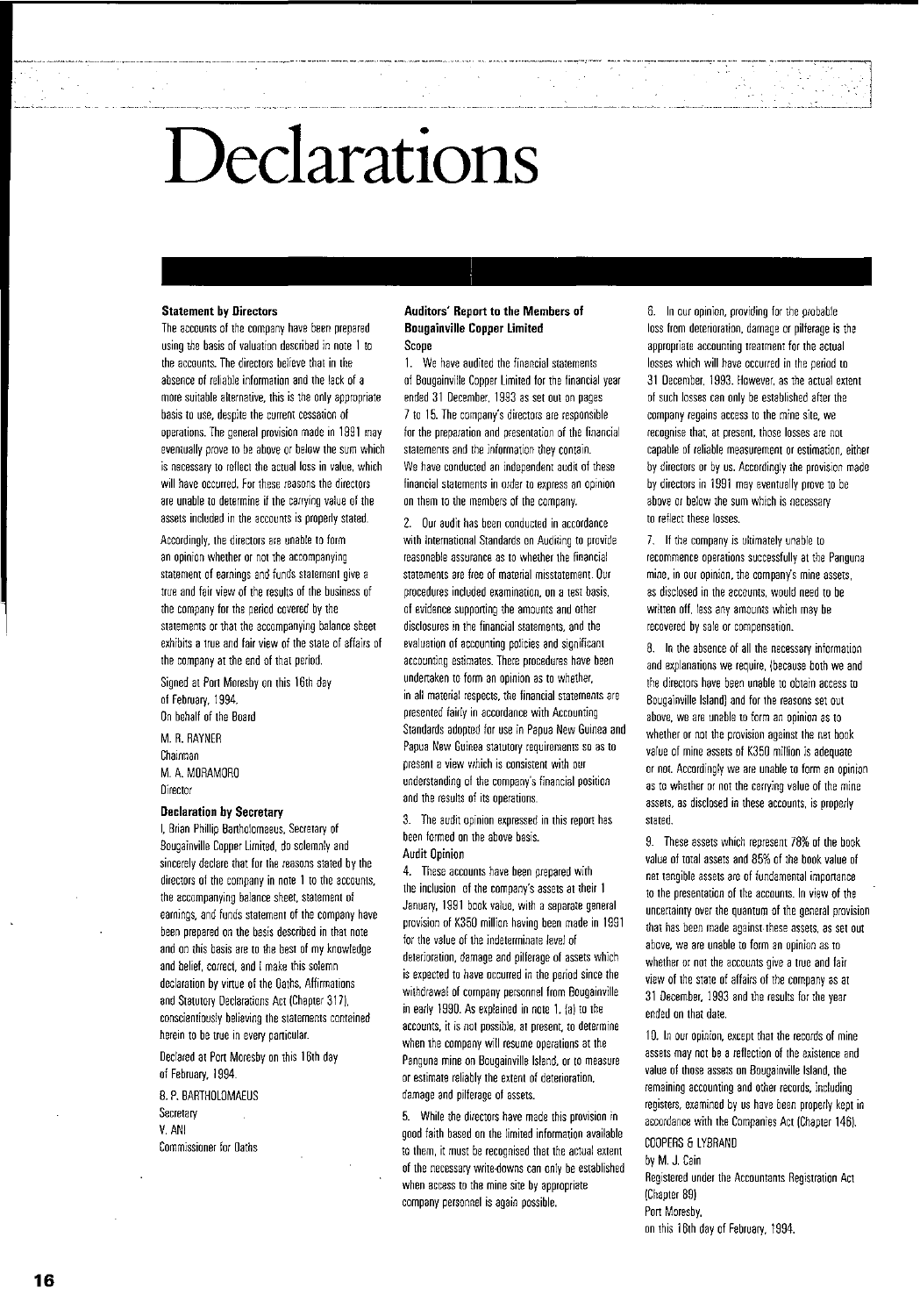# Corporate Information

#### Bougainville Copper Limited

### Oncorporated in Papua New Guinea)

J.

i de la servición de la construcción de la construcción de la construcción de la construcción de la construcció<br>La construcción de la construcción de la construcción de la construcción de la construcción de la construcción

Registered Office:

1st Floor. Mogoru Motu Building. Champion Parade. Port Moresby Papua New Guinea Telephone: 212044 Facsimile: 213634

#### Principal Registered Office in Australia:

Bougainville Copper limited A.RB.N. 007 497 869 level 33, 55 Collins Street, Melbourne, Vic. 3000 Telephone: (03) 283 3333 Facsimile: (03) 283 3707

#### Share Registers:

c/o KPMG Peat Marwick 161 Collins Street. Melbourne, Vic. 3000. Telephone: (03) 288 5555 Facsimile: (03) 288 6237

Postal Address: GPO 80x 1975EE Melbourne. Vic. 3001.

A.C.T.: c/o KPMG Peat Marwick 80 Northbourne Avenue, Canberra City 2601, A.C.T.

P.N.G.: PO Box 1274, Port Moresby, Papua New Guinea

#### Stock Exchanges:

Listed with the Australian Stock Exchange Limited Auditors:

Coopers & Lybrand

#### Bankers:

Commonwealth Bank of Australia Papua New Guinea Banking Corporation

#### Solicitors:

Arthur Robinson & Hedderwicks Gadens Ridgeway

#### Twenty largest shareholders

The twenty largest shareholders as at 16 February, 1994 and the number of shares held by each were:

| Name and                                 |               | % of   | shares, each carrying              |
|------------------------------------------|---------------|--------|------------------------------------|
| Registered                               |               | issued | of shareholders was                |
| Address                                  | <b>Shares</b> | shares | The distribution of h              |
| 1 CRA Limited                            |               |        | was:                               |
| Melbourne Vic                            | 210 788 514   | 52.56  | 1 -<br>1000                        |
| 2 The Independent State of               |               |        | $1001 -$<br>5000                   |
| Papua New Guinea                         | 76 430 809    | 19.06  | 5 001 - 10 000                     |
| 3 ANZ Nominees Limited                   |               |        | 10 001 - shares an                 |
| Melbourne Vic                            | 30 807 834    | 7.68   | <b>Total shareholders</b>          |
| 4 Citicorp Nominees Pty Limited          |               |        |                                    |
| Melbourne Vic                            | 24 398 183    | 6.08   | There were 6 512 h                 |
| 5 National Nominees Limited              |               |        | numbering less then                |
| Melbourne Vic                            | 5 806 228     | 1.45   | a marketable parcel.               |
| 6 Westpac Custodian Nominees             |               |        | 94.33% of the total                |
| <b>Limited Sydney NSW</b>                | 5 669 646     | 1.41   | by or on behalf of th              |
| 7 State Authorities Superannuation       |               |        | The substantial shar               |
| Board Sydney NSW                         | 4 321 400     | 1.08   | CRA Limited and its                |
| 8 CRA Base Metals Pty Limited            |               |        | Base Metals Pty Limi               |
| Melbourne Vic                            | 4 099 452     | 1.02   | The RTZ Corporation                |
| 9 Pendal Nominees Pty Ltd                |               |        | shares through its w               |
| Australia Square NSW                     | 3 717 624     | 0.93   | Holdings Australia P               |
| 10 Bougainville Copper Foundation        |               |        | Australian Holdings                |
| Port Moresby PNG                         | 3 600 000     | 0.90   | Limited and RTZ Inte               |
| 11 State Services & Statuory Authorities |               |        | all of London, UK) in              |
| Superannuation Fund Board                |               |        | Base Metals Ptv Lim                |
| Port Moresby PNG                         | 2 561 500     | 0.64   | The Independent Sta                |
| 12 Barclays Australia Custodian          |               |        | 76 430 809 shares                  |
| Services Limited                         |               |        | Directors' interes                 |
| Sydney NSW                               | 1015798       | 0.25   | Directors' interests in            |
| 13 Westpac Custodian Nominees Limited    |               |        |                                    |
| Sydney NSW                               | 1 000 000     | 0.25   | and its related compa              |
| 14 City of Bradford Metropolitan Council |               |        | D. S. Carruthers                   |
| Bradford United Kingdom                  | 836 000       | 0.21   | R. J. Cornelius                    |
| 15 Lawrence Neville                      |               |        |                                    |
| Lancelot Platt                           |               |        |                                    |
| Kingsgrove NSW                           | 800 000       | 0.20   |                                    |
| 16 Franz Heinrich Rast                   |               |        | J. J. Craig<br>P. G. F. Henderson, |
| <b>Bulli NSW</b>                         | 612 986       | 0.15   | I. R. Johnson                      |
| 17 Victorian Superannuation Board        |               |        |                                    |
| Melbourne Vic                            | 511 900       | 0.13   |                                    |
| 18 Chase Manhattan Nominees Limited      |               |        | R. B. Moaina                       |
| Sydney NSW                               | 487 200       | 0.12   | M. R. Rayner                       |
| 19 MLC Life Limited                      |               |        |                                    |
| North Sydney NSW                         | 421 384       | 0.11   |                                    |
| 20 Ernfold Holdings Pty Ltd              |               |        | M. A. Moramoro                     |
| Carss Park NSW                           | 411 600       | 0.10   |                                    |
|                                          | 378 298 058   | 94.33  | Abbreviations:                     |
|                                          |               |        |                                    |

#### Distribution of shares

×

As at 16 February, 1994: The issued shares of the company were 401 062 500 fully paid one kina shares, each carrying one voting right. The number of shareholders was 19 189.

The distribution of holdings of the issued shares

| was:                                                                                                               |                        | %      |
|--------------------------------------------------------------------------------------------------------------------|------------------------|--------|
| 1 000 shares<br>1 -                                                                                                | 15 748                 | 82.07  |
| $1001 - 5000$ shares                                                                                               | 2 7 9 4                | 14.56  |
| 5 001 - 10 000 shares                                                                                              | 375                    | 1.95   |
| 10 001 - shares and over                                                                                           | 272                    | 1.42   |
| Total shareholders                                                                                                 | 19 189                 | 100.00 |
| There were 6 512 holdings of shares (33.9%)                                                                        |                        |        |
| numbering less then 100 shares which do not form                                                                   |                        |        |
| a marketable parcel.                                                                                               |                        |        |
| 94.33% of the total issued shares were held                                                                        |                        |        |
| by or on behalf of the largest 20 shareholders.                                                                    |                        |        |
| The substantial shareholders were:                                                                                 |                        |        |
| CRA Limited and its wholly-owned subsidiary CRA                                                                    |                        |        |
| Base Metals Pty Limited 214 887 966 shares (53.58%);                                                               |                        |        |
| The RTZ Corporation PLC has an interest in the same                                                                |                        |        |
| shares through its wholly-owned subsidiaries' (Tinto                                                               |                        |        |
| Holdings Australia Pty Limited, Melbourne, Vic., RTZ                                                               |                        |        |
| Australian Holdings Limited, RTZ Pacific Holdings                                                                  |                        |        |
| Limited and RTZ International Holdings Limited,                                                                    |                        |        |
| all of London, UK) interests in CRA Limited and CRA                                                                |                        |        |
| Base Metals Pty Limited;                                                                                           |                        |        |
| The Independent State of Papua New Guinea -                                                                        |                        |        |
| 76 430 809 shares (19.06%).                                                                                        |                        |        |
| Directors' interests                                                                                               |                        |        |
| Directors' interests in the share capital of the company                                                           |                        |        |
| and its related companies as at 16 February, 1994 were:                                                            |                        |        |
| D. S. Carruthers                                                                                                   | 3 828 CRA shares       |        |
| R. J. Cornelius                                                                                                    | 2 088 CRA shares       |        |
|                                                                                                                    | 194 Comalco shares     |        |
|                                                                                                                    | 22 500 CRA (A) options |        |
|                                                                                                                    | 1 000 CRA (B) options  |        |
| J. J. Craig                                                                                                        | No interests           |        |
| P. G. F. Henderson, AC                                                                                             | No interests           |        |
| I. R. Johnson                                                                                                      | 30 000 CRA (A) options |        |
|                                                                                                                    | 1 000 CRA (B) options  |        |
| R. B. Moaina                                                                                                       | No interests           |        |
| M. R. Rayner                                                                                                       | 1 325 CRA shares       |        |
|                                                                                                                    | 65 Comalco shares      |        |
|                                                                                                                    | 50 000 CRA (A) options |        |
|                                                                                                                    | 1 000 CRA (B) options  |        |
| M. A. Moramoro                                                                                                     | No interests           |        |
| Abhreviations:                                                                                                     |                        |        |
| BCL<br>- Bougainville Copper Limited                                                                               |                        |        |
| - CRA Limited<br>CRA                                                                                               |                        |        |
| CRA (A) - Options to acquire CRA shares allocated                                                                  |                        |        |
| pursuant to the Senior Executive Share Plan 1990.                                                                  |                        |        |
| CRA (B) - Options to acquire CRA shares allocated pursuant<br>to the CRA Group Employee Participation Scheme 1990. |                        |        |
|                                                                                                                    |                        |        |

Comalco - Comaleo limited

17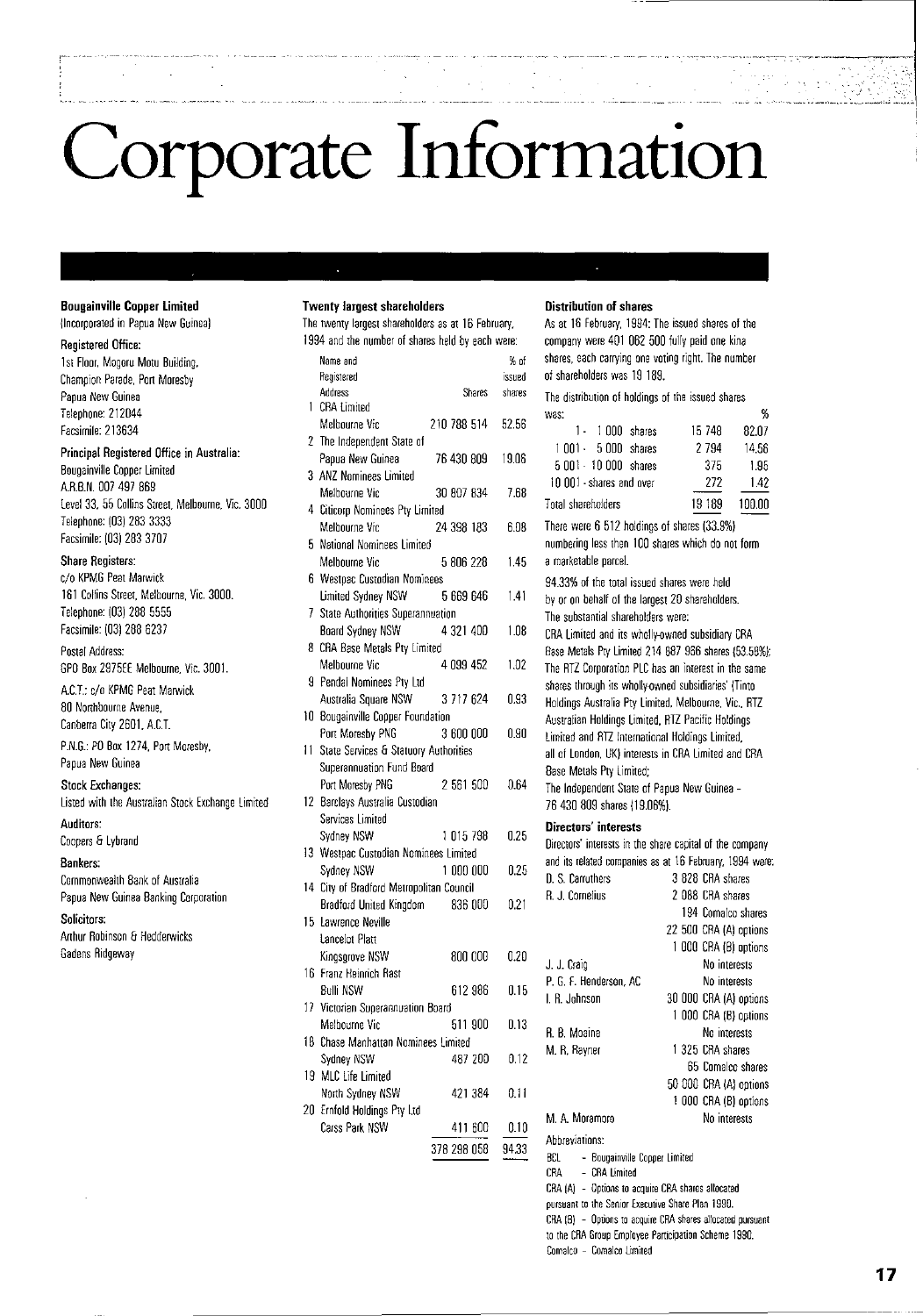### Statistical Summary

:..,:

| <b>Financial</b>                                    |                                                        | 1993                     | 1992                         | 1991                                                 | 1990                                       | 1989                     | 1988              | 1987             |
|-----------------------------------------------------|--------------------------------------------------------|--------------------------|------------------------------|------------------------------------------------------|--------------------------------------------|--------------------------|-------------------|------------------|
| Earnings (K million)                                |                                                        |                          |                              |                                                      |                                            |                          |                   |                  |
| Net sales revenue and other income *****            |                                                        | $\overline{17}$          | 2.2                          | 3.3                                                  | 80.2                                       | 2316                     | 493.4             | 415.4            |
| Operating and other expenses****                    |                                                        | $\overline{4.1}$         | 5.1                          | 316.6                                                | 36.8                                       | 181.7                    | 244.8             | 227.5            |
| Depreciation*****                                   |                                                        | $\overline{a}$           | $\tilde{\phantom{a}}$        | ÷,                                                   | 51.5                                       | 473                      | 43.9              | 49.4             |
| Earnings/(loss) before taxation and exchange gains  |                                                        | (2.4)                    | (2.9)                        | (313.3)                                              | (8.1)                                      | $\overline{26}$          | 204.7             | 138.5            |
| Exchange gains/(losses)                             |                                                        | (0.3)                    | $\overline{1.5}$             | $\overline{0.1}$                                     | (0.5)                                      | $\overline{2.5}$         | (2.9)             | 6.7              |
| Earnings/(loss) before taxation                     |                                                        | (2.7)                    | (1.4)                        | (313.2)                                              | (8.6)                                      | $\overline{5.1}$         | 201.8             | 144.2            |
| Taxation                                            |                                                        | $\blacksquare$           | $\equiv$                     | $\blacksquare$                                       | 60                                         | 257                      | 93.2              | 50.6             |
| Net earnings/(loss)                                 |                                                        | (2.7)                    | (14)                         | (313.2)                                              | (14.6)                                     | (20.6)                   | 108.6             | 93.6             |
| <b>Dividends</b>                                    |                                                        |                          |                              |                                                      |                                            |                          | 108.3             | 92.2             |
| Earnings/(losses) retained                          |                                                        | (2.7)                    | (1.4)                        | (313.2)                                              | (14.6)                                     | (20.6)                   | $\overline{0.3}$  | (1.8)            |
| Balance sheet (K million)                           |                                                        |                          |                              |                                                      |                                            |                          |                   |                  |
| Property, plant and equipment                       |                                                        | 200.8                    | 2014                         | 201.5                                                | 545.9                                      | 595.8                    | 570.0             | 527.8            |
| Investments and loans                               |                                                        |                          | $\overline{\phantom{0}}$     | u,                                                   | $\ddot{\phantom{a}}$                       | $\overline{a}$           | $\overline{2.2}$  | 0.7              |
| Current assets                                      |                                                        | 56.2                     | 56.8                         | 56.5                                                 | 64.7                                       | 595                      | 250.1             | 260.3            |
| Total assets                                        |                                                        | 257.0                    | 258.2                        | 258.0                                                | 610.6                                      | 655.3                    | 822.3             | 788.8            |
| Shareholders' funds                                 |                                                        | 233.8                    | 236.4                        | 237.9                                                | 551.1                                      | 565.6                    | 586.2             | 586.0            |
| Exchange fluctuation                                |                                                        | $\overline{\phantom{a}}$ | $\overline{\phantom{a}}$     | $\frac{1}{2}$                                        | $\overline{a}$                             | ÷,                       | $\overline{0.2}$  | 0.3              |
| Long term liabilities                               |                                                        | 6.8                      | 6.8                          | 6.8                                                  | 47.7                                       | 469                      | 23.7              | 24.8             |
| Current liabilities                                 |                                                        | 164                      | $\overline{15.0}$            | 13.3                                                 | 11.8                                       | 42.8                     | 212.2             | 177.7            |
| Funds employed                                      |                                                        | 257.0                    | 258.2                        | 258.0                                                | 610.6                                      | 655.3                    | 822.3             | 788.8            |
| <b>Production/Sales</b>                             |                                                        |                          |                              |                                                      |                                            |                          |                   |                  |
| Mined                                               |                                                        |                          |                              |                                                      |                                            |                          |                   |                  |
| Ore and waste removed                               | (millions of tonnes)                                   |                          |                              |                                                      |                                            | 33.27                    | 89.78             | 83.53            |
| <b>Ore</b> milled                                   | (millions of tonnes)                                   | $\overline{a}$           | $\blacksquare$               | $\equiv$                                             | $\frac{1}{2}$<br>$\blacksquare$            | 18.52                    | 47.69             | 48.20            |
| Ore grade                                           |                                                        |                          |                              |                                                      |                                            |                          |                   |                  |
| Copper                                              |                                                        |                          |                              |                                                      |                                            | 0.44                     | 0.41              |                  |
| Gold                                                | (per cent)<br>{grams/tonne}                            |                          |                              | $\overline{\phantom{a}}$<br>$\overline{\phantom{a}}$ | $\overline{\phantom{a}}$                   | 0.50                     | 0.41              | 0.41<br>0.43     |
| Produced                                            |                                                        | $\overline{a}$           | $\overline{a}$               |                                                      | $\overline{\phantom{a}}$                   |                          |                   |                  |
|                                                     |                                                        |                          |                              |                                                      |                                            | 224.6                    |                   |                  |
| Concentrate<br>Contained copper                     | (thousands of dry tonnes)<br>(thousands of dry tonnes) |                          |                              | $\blacksquare$                                       | $\overline{\phantom{a}}$<br>$\blacksquare$ | 687                      | 552.0<br>166.0    | 585.5<br>178.2   |
| Concentrate grade                                   |                                                        |                          |                              |                                                      |                                            |                          |                   |                  |
|                                                     |                                                        |                          |                              | $\blacksquare$                                       |                                            | 30.1                     | 30.1              | 30.4             |
| Copper<br>Gold                                      | (per cent)                                             | $\overline{\phantom{a}}$ | $\overline{\phantom{0}}$     | $\overline{\phantom{a}}$                             | $\frac{1}{2}$                              | 310                      | 25.1              | 25.8             |
| Silver                                              | (grams/tonne)                                          | $\overline{\phantom{0}}$ | $\overline{a}$<br>w.         | $\overline{\phantom{0}}$                             | $\overline{\phantom{a}}$                   | 91.2                     | $\overline{87.7}$ | 86.4             |
| Shipped                                             | (grams/tonne)                                          | $\overline{a}$           |                              | $\overline{\phantom{a}}$                             | $\overline{\phantom{a}}$                   |                          |                   |                  |
| Total concentrate                                   |                                                        |                          |                              |                                                      |                                            | 250.8                    | 570.8             | 567.6            |
| Destination:                                        | (thousands of dry tonnes)                              | ۰                        | 4                            |                                                      | $\hat{\phantom{a}}$                        |                          |                   |                  |
|                                                     |                                                        |                          |                              |                                                      |                                            |                          |                   |                  |
| Japan<br>Other Asian                                | (per cent)                                             |                          |                              |                                                      |                                            | 40.2<br>34.3             | 45.4<br>23.4      | 32.6<br>33.5     |
| Europe                                              | (per cent)                                             |                          | $\overline{a}$               | $\overline{a}$                                       | $\frac{1}{2}$                              | 25.5                     | $\overline{27.7}$ | 33.9             |
| All Other                                           | (per cent)                                             |                          | ۰                            |                                                      |                                            |                          | 3.5               | $\overline{0.0}$ |
| <b>Values</b>                                       | (per cent)                                             | -                        | $\overline{\phantom{0}}$     | $\overline{\phantom{0}}$                             | $\overline{\phantom{a}}$                   | 0.0                      |                   |                  |
| Gross concentrate sales value (before treatment     |                                                        |                          |                              |                                                      |                                            |                          |                   |                  |
|                                                     |                                                        |                          |                              |                                                      |                                            |                          |                   |                  |
| and refining charges, freight, etc.)                | (K million)                                            |                          |                              |                                                      | 0.3                                        | 260.0                    | 561.0             | 489.4            |
| Contribution by:                                    |                                                        |                          |                              |                                                      |                                            |                          |                   |                  |
| Copper                                              | (per cent)                                             |                          |                              |                                                      | 61                                         | 68                       | 68                | 60               |
| Gold<br><b>Other</b>                                | (per cent)                                             |                          |                              |                                                      | $\overline{38}$                            | $\overline{31}$          | $\overline{30}$   | $\overline{38}$  |
|                                                     |                                                        |                          |                              |                                                      |                                            |                          |                   |                  |
| US\$/Kina exchange rate                             |                                                        | 1.02                     | 1.04                         | 1.05                                                 | 1.05                                       | 1.17                     | 1.16              | 1.10             |
| Average metal prices                                |                                                        |                          |                              |                                                      |                                            |                          |                   |                  |
| LME copper                                          | (USc/ib                                                | 87.0                     | 103.0                        | 106.0                                                | 119.8                                      | 129.0                    | 117.9             | 81.0             |
| London gold market                                  | (USS/oz)                                               | 360.0                    | 344.0                        | 362.2                                                | 382.8                                      | 381.0                    | 436.8             | 446.7            |
| Return on shareholders' funds                       | (per cent)                                             | $\Box$                   |                              |                                                      |                                            |                          | 18.5              | 16.0             |
| Earnings per share***                               | (toea)                                                 | $\blacksquare$           | ÷,                           | $\tilde{\phantom{a}}$                                | ä,                                         | $\overline{\phantom{0}}$ | 27.1              | 23.3             |
| Dividends per fully paid share*** (par value K1.00) | (toea)                                                 | $\overline{\phantom{a}}$ | $\qquad \qquad \blacksquare$ |                                                      | -                                          | $\overline{a}$           | 27.0              | 23.0             |
| Number of shares issued at end of year              | (millions)                                             | 401                      | 401                          | 401                                                  | 401                                        | 401                      | 401               | $\overline{401}$ |
| Number of shareholders at end of year               |                                                        | $19 \overline{189}$      | 19 851                       | 19 982                                               | 20532                                      | $21\,287$                | 21 966            | 22 650           |
| Debt/equity ratio                                   |                                                        | $\blacksquare$           | $\blacksquare$               | $\blacksquare$                                       | Ľ,                                         |                          | .002/1            | .004/1           |
| Work force at end of year                           |                                                        |                          |                              |                                                      |                                            |                          |                   |                  |
| Overseas                                            |                                                        |                          |                              | 6                                                    | 13                                         | 330                      | 610               | 699              |
| National                                            |                                                        |                          |                              | $\overline{6}$                                       | 10                                         | 1987                     | 2950              | 3025             |

'-'-.. \_- ---- ..... " .\_--" \_ .. \_-.-- \_. ,---------" .. • ,, \_\_\_ ~-\_\_ .~\_' \_\_\_ "" •• \_\_ • \_\_\_\_ '" \_\_\_ • \_\_ ~, .\_,\_.\_~ \_\_ ~.\_. \_\_ " \_\_ ,'-\_\_\_ '\_ - - ."\_' e' \_\_

-.-------:.--.~~

Notes: Bonus dividends of 4.0 and 6.7 toea per fully paid share were made in 1979 and 1980 respectively and have been included in dividend figures for those years. 18 \*Full year figures; but commercial production commenced 1 April, 1972

\*\*1972 figure is for Bougainville Mining Limited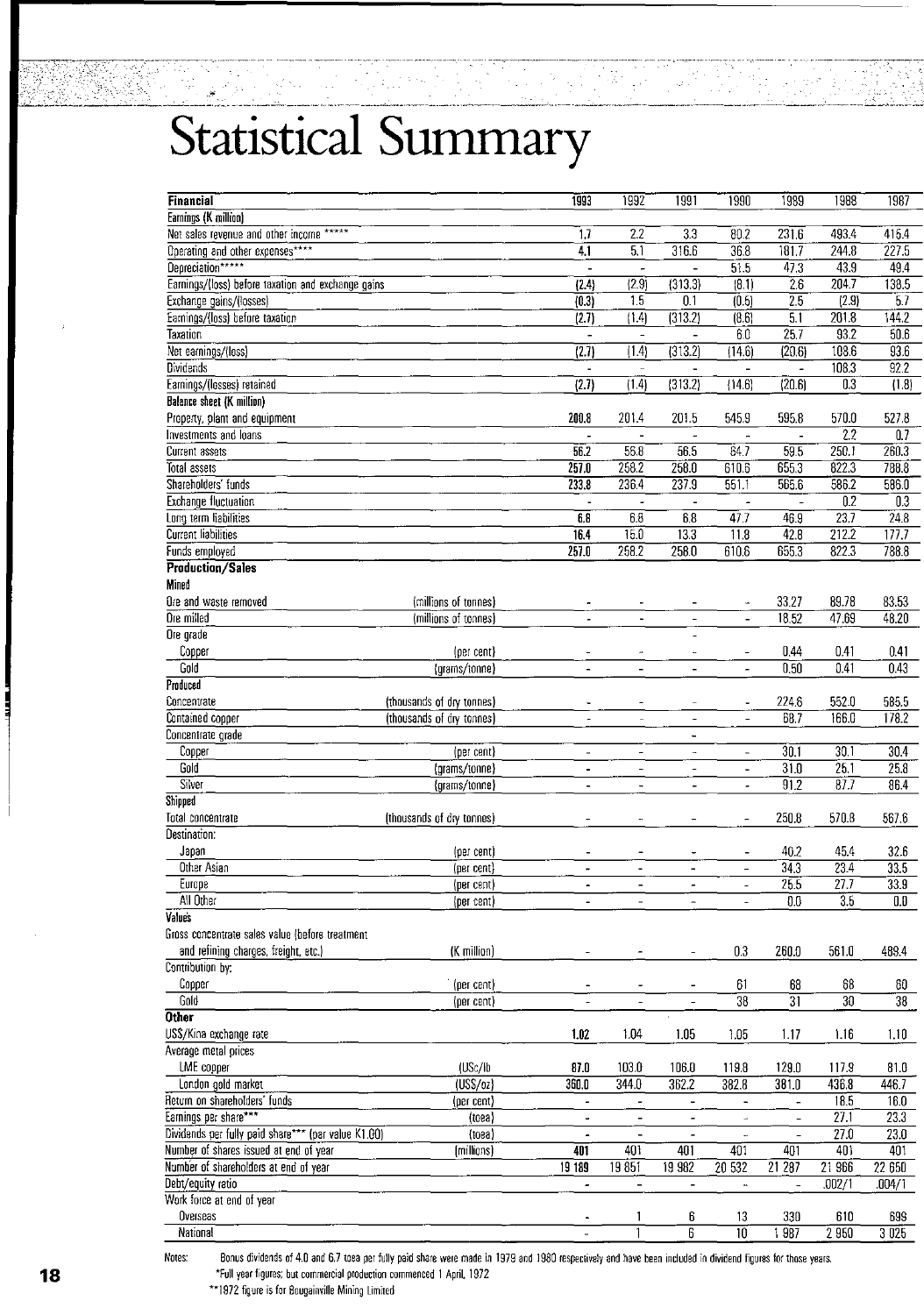1986 1985 1984 1983 1982 1981 1980 1979 1978 1977 1976 1975 1974 1973 1972' . 342.7 317.6 310.9 391.9 283.1 296.4 338} 3431 225.1 105.3 208.9 193.1 192.6 *251A* 95.9 223} 221.5 234.8 228.1 107.2 210.8 174.8 14.4.1 125.0 116.8 117.5 107.2 92.5 *81.B* 53.3 47.3 47.6 46.5 47.0 44.2 43.3 *43.B* 40} 40.4 36.2 31.1 29.6 *1B.5 24.B* 14.5 71.7 *4B.5* 29.6 *117.B 31.B* 42.3 120.1 *15B.3* 59} 42.3 60.3 56.3 171.6 *145.B* 2B.I 2.3 *(1A)* 12.B) 116.3) 13.3) 1.1 2.6 3.5 10.3 10 1) 1.3 2.3 9.5 11.9 10.4) 74.0 47.1 *16.B* 101.5 *2B.5* 43.4 112.7 *161.B* 70.0 41.1 61.6 *5B.6 1B1.1 15B}* 2)} *2B}* 19.0 15.2 46.9 17.3 20.6 51.2 77.9 220 13} 20.3 *11A* 66.5 0.3

 $\tilde{\mathcal{X}}$  $\sim$ 

XX.

ŵ.

ilian<br>A

 $\label{eq:1} \mathcal{L}_{\mathbf{z}}\left(\mathbf{x}\right) = \frac{1}{2}\sum_{i=1}^{N} \mathbf{z}_{i} \mathbf{z}_{i}$ 

| 44.1  | 28.1  | 16.O  | 52.1    | 10.0  | 20. i | 80.2  | 106.9  | 40.   | 21.4  | 26.7  | 26.7  | 73.5  | 81.4  | 11.0  |
|-------|-------|-------|---------|-------|-------|-------|--------|-------|-------|-------|-------|-------|-------|-------|
| 1.2   |       | (4.4) | 2.5     | ົ     | 2.7   | (8,7) | (23.0) | 7.9   | Ι.    | 14.6  | 19.5  | 41.1  | 77.U  | 16.7  |
|       |       |       |         |       |       |       |        |       |       |       |       |       |       |       |
| 550.1 | 558.5 | 5762  | 594.9   | 622.8 | 6112  | 610.8 | 325.4  | 340.1 | 352.2 | 350.4 | 346.0 | 352.2 | 371.7 | 378.7 |
| 0.7   | 0.2   | 0.2   | $0.3\,$ | 0.1   |       | 0.1   | 0.1    | 0.1   | 0.1   | 0.1   | Ο.    | 0.1   | 0.    |       |
| 190.1 | 160.4 | 152.9 | 185.3   | 155.9 | 148.7 | 48.4  | 201.0  | 125.8 | 137.1 | 136.0 | 129.5 | 205.6 | 130.4 | 73.9  |
| 740.9 | 719.1 | 729.3 | 780.5   | 778.8 | 760.0 | 759.3 | 526.5  | 466.0 | 489.4 | 486.5 | 475.6 | 557.9 | 502.2 | 452.6 |
| 587.7 | 586.5 | 586.5 | 590.9   | 588.4 | 587.2 | 584.5 | 294.5  | 317.5 | 309.7 | 302.5 | 287.9 | 268.4 | 227.4 | 146.7 |
| (3.2) | (5.9) | (5.3) | (4.7)   | l.5   | 1.5   | 5.1   | 5.4    | 9.0   | 14.6  | 9.0   | 11.5  | 19.   | 39.5  | 24.2  |
| 48.1  | 52.4  | 52.5  | 51.6    | 125.6 | 80.1  | 25.7  | 36.2   | 42.1  | 53.3  | 101.7 | 106.8 | 121.1 | 127.5 | 204.0 |
| 108.3 | 86.1  | 95.6  | 142.7   | 70.2  | 91.2  | 144.D | 190.4  | 974   | 11.8  | 73.3  | 69.4  | 149 3 | 107.8 | 77.7  |
| 740.9 | 719.1 | 729.3 | 780.5   | 778.8 | 760.0 | 759.3 | 526.5  | 466.0 | 489.4 | 486.5 | 475.6 | 557.9 | 502.2 | 452.6 |
|       |       |       |         |       |       |       |        |       |       |       |       |       |       |       |

45.3 2B.I 11.6 54.6 11.2 *22.B* 71.5 *B3.9* 4B.0 28.5 41.3 46.2 114.6 158.4 2)}

| 79.16           | 73.62             | 74.4             | 81.00             | 76.22            | 77.56           | 79.76             | 75.97             | 79.05             | 70.79            | 58.54            | 56.40            | 56.00             | 56.65           | 46.75             |
|-----------------|-------------------|------------------|-------------------|------------------|-----------------|-------------------|-------------------|-------------------|------------------|------------------|------------------|-------------------|-----------------|-------------------|
| 4789            | 50.07             | 46.52            | 47.73             | 41.74            | 37.53           | 37.62             | 36.17             | 38.12             | 34.11            | 31.21            | 31.08            | 30.14             | 29.14           | 2189              |
| 0.42            | 0.42              | 0.42             | 0.46              | 0.47             | 0.51            | 0.46              | 0.55              | 0.60              | 0.61             | 0.64             | 0.64             | 0.70              | 0.73            | 0.76              |
| 0.48            | $\overline{0.42}$ | 0.48             | 0.55              | 0.60             | 0.59            | 0.50              | $\overline{0.75}$ | $\overline{0.82}$ | 0.90             | 0.87             | 0.80             | 1.02              | 1.03            | $\overline{0.77}$ |
|                 |                   |                  |                   |                  |                 |                   |                   |                   |                  |                  |                  |                   |                 |                   |
| 586.6           | 581.8             | 5423             | 636.9             | 598.6            | 576.4           | 510.4             | 584.7             | 658.6             | 615.6            | 596.8            | 596.0            | 640.8             | 650.2           | 438.1             |
| 178.6           | 175.0             | 164.4            | 183.2             | 170.0            | 165.4           | 146.8             | 170.8             | 198.6             | 182.3            | 176.5            | 172.5            | 184.1             | 182.9           | 124.0             |
|                 |                   |                  |                   |                  |                 |                   |                   |                   |                  |                  |                  |                   |                 |                   |
| 30.5            | 30.1              | 30.3             | $\overline{28.8}$ | 28.4             | 28.7            | $\overline{28.8}$ | $\overline{29.2}$ | 30.2              | 29.6             | 29.6             | 28.9             | $\overline{28.7}$ | 28.1            | $\overline{28.3}$ |
| 27.9            | 24.7              | 28.9             | 28.3              | 29.3             | 29.2            | 27.5              | 33.7              | 35.5              | 36.3             | 33.9             | 30.5             | 32.0              | 31.6            | $\overline{27.3}$ |
| 85.9            | 79.3              | 81.9             | 74.4              | 72.1             | 735             | 72.2              | 76.3              | 79.8              | 77.0             | 76.1             | 71.0             | 72.3              | 69.0            | 69.3              |
| 589.4           | 560.0             | 550.8            | 636.1             | 599.6            | 596.2           | 494.4             | 586.5             | 640.9             | 614.8            | 605.8            | 587,0            | 665.8             | 625.2           | 434.4             |
|                 |                   |                  |                   |                  |                 |                   |                   |                   |                  |                  |                  |                   |                 |                   |
| 43.2            | 44.1              | 51.9             | 47.0              | 46.6             | 49.8            | 54.5              | 56.0              | 51.0              | 54.8             | 42.3             | 42.7             | 51.5              | 54.8            | 48.1              |
| 15.4            | 15.7              | 12.3             | 11.0              | 6.6              | 3.3             | 4.1               | 3.7               | 3.2               | 1.6              | 1.7              | 1.7              | 0.0               | 0.0             | 0.0               |
| 41.4            | 40.2              | 35.8             | 42.0              | 45.1             | 45.4            | 41.4              | 40.3              | $\overline{42.0}$ | 39.9             | 46.5             | 53.8             | 41.9              | 37.8            | 49.4              |
| 0.0             | $\overline{0.0}$  | 0 <sub>0</sub>   | 0.0               | 1.7              | $\overline{15}$ | 0.0               | $\overline{0.0}$  | $\overline{3.8}$  | $\overline{3.7}$ | $\overline{9.5}$ | $\overline{1.8}$ | 66                | 7.4             | $\overline{2.5}$  |
|                 |                   |                  |                   |                  |                 |                   |                   |                   |                  |                  |                  |                   |                 |                   |
| 417.9           | 381.3             | 373.4            | 454.6             | 343.6            | 355.2           | 386.3             | 407.0             | 294.5             | 266.3            | 260.3            | 219.4            | 307.4             | 270.8           | 118.8             |
| 54              | 61                | 53               | 52                | 51               | 54              | 51                | 60                | 64                | 66               | 74               | 69               | 74                | 83              | 83                |
| $\overline{44}$ | $\overline{37}$   | 45               | 46                | $\overline{47}$  | 44              | $\overline{46}$   | $\overline{37}$   | $\overline{34}$   | $\overline{32}$  | $\overline{24}$  | $\overline{29}$  | $\overline{25}$   | $\overline{16}$ | $\overline{16}$   |
|                 |                   |                  |                   |                  |                 |                   |                   |                   |                  |                  |                  |                   |                 |                   |
| 1.03            | 1.00              | 1.11             | 1.19              | 1.35             | 1.48            | 1.50              | 1.41              | 1.42              | 1.27             | 1.26             | 131              | 1.43              | 1.42            | 1.19              |
| 62.3            | 64.3              | 62.4             | 71.9              | 67.1             | 79.0            | 99.2              | 89.8              | 61,9              | 59.3             | 63.6             | 55.9             | 93.3              | 80.9            | 48.6              |
| 367.9           | 317.3             | 360.8            | 423.5             | 375.6            | 459.9           | 6147              | 304.7             | 193.5             | 147.8            | 124.8            | 160.9            | 158.7             | 97.3            | 58.2              |
| 7.7             | 4.8               | 2.0              | 9.3               | 1.9              | $\overline{39}$ | 16.3              | 27.4              | 153               | 93               | 14.0             | 16.6             | 46.2              | 84.1            | 18.9              |
| 11.3            | 7.0               | $\overline{2.9}$ | 13.6              | $\overline{2.8}$ | $\overline{57}$ | $\overline{17.8}$ | $\overline{20.9}$ | $\overline{12.0}$ | $\overline{7}1$  | 10.3             | 11.5             | 28.6              | 39.5            | $\overline{6.9}$  |
|                 |                   |                  |                   |                  |                 |                   |                   |                   |                  |                  |                  |                   |                 |                   |

11.0 7.0 4.0 13.0 1.5 5.0 10.0 26.7 10.0 5.3 6.7 6.7 18.3 20.0 2.7 401 401 401 401 401 401 401 267 267 267 267 267 267 267 267 2 4680 27 117 30 435 32 834 36 486 38 027 38 326 38 750 40 935 43 820 50 082 54 129 55 558 45 353 <u>4</u>6 726 J.05/1 0.06/1 0.09/1 0.10/1 0.20/1 0.17/1 0.05/1 0.15/1 019/1 037/1 0.40/1 0.44/1 0.51/1 0.72/1 0.62/1

706 704 749 751 756 801 877 851 855 853 858 941 980 919 971

2993 2948 2987 3058 3 174 3377 3416 3314 3243 3063 2989 3094 3142 2915 2594 \*\*\*1972 to 1979 figures are after adjustment for the 1980 capital reconstruction

l.

 $\begin{array}{c} \begin{array}{c} \begin{array}{c} \begin{array}{c} \end{array} \\ \begin{array}{c} \end{array} \end{array} \end{array} \end{array} \end{array}$ 

in 1998.<br>Links

**HU 1989. 1990 and 1991 include extraordinary items of K26.1 million. K28.7 million and K309.2 million respectively 19 and 1980 and 1991 include extraordinary items of K26.1 million. K28.7 million and K309.2 million respec** 

\*\*\*\*\*1990 includes extraordinary items of K76.3 million for insurance litigation settlement and K51.5 million for depreciation.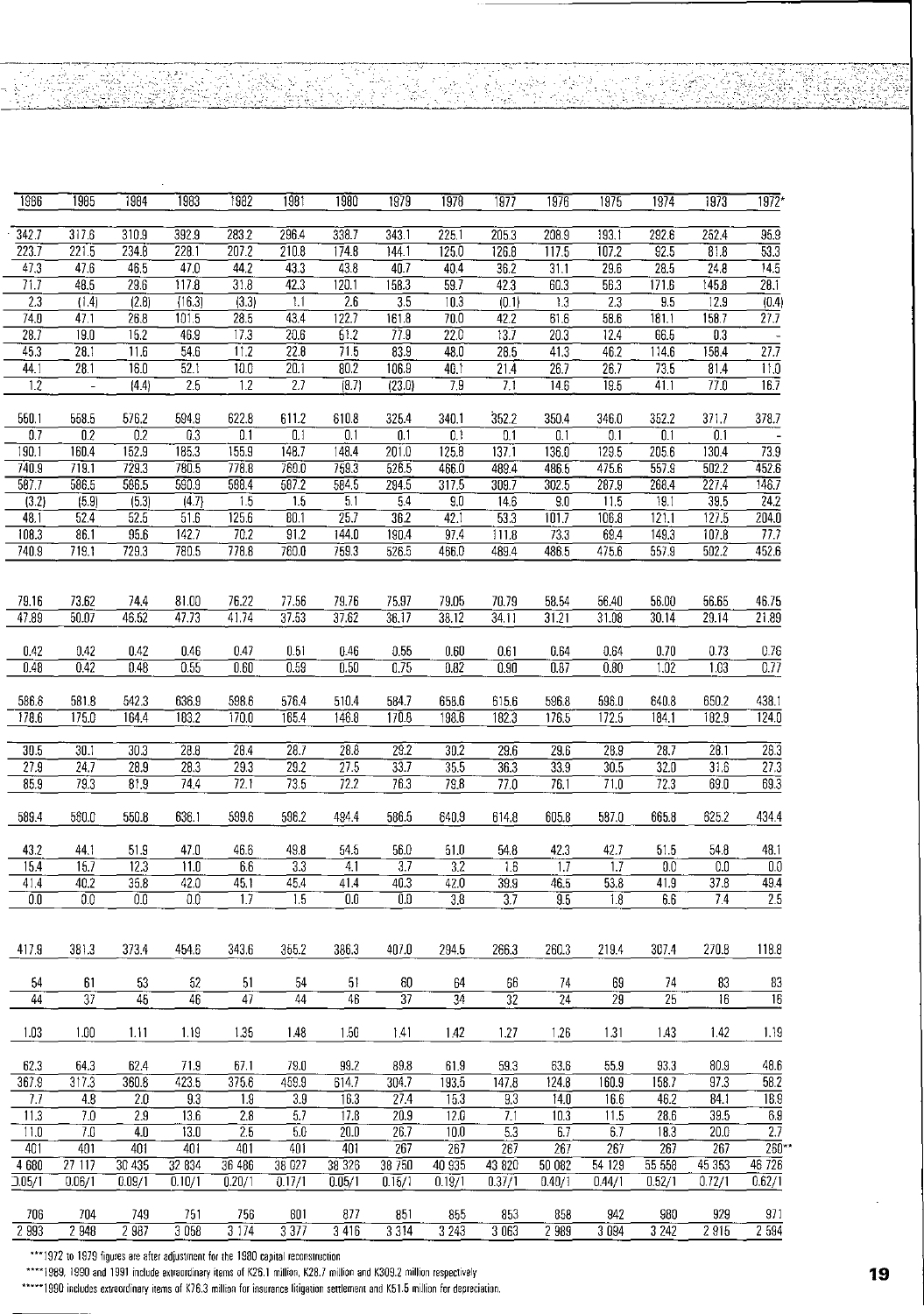# **Distribution of the Benefits**

|                                    |      | $\overline{K}$ million |             |
|------------------------------------|------|------------------------|-------------|
|                                    | 1993 | 1992                   | 1972-1993   |
| <b>PNG Government</b>              |      |                        |             |
| Corporate income tax*              |      |                        | 586.8       |
| Group tax (PAYE)                   |      | 0.1                    | 122.2       |
| Customs duty                       |      |                        | 104.1       |
| Miscellaneous                      |      |                        | 10.1        |
| Dividends*                         |      |                        | 165.9       |
| Dividend WHT*                      |      |                        | 96.5        |
|                                    |      | 0.1                    | 1085.6      |
| <b>NSP Government</b>              |      |                        |             |
| Royalties (95% to NSPG)            |      |                        | 61.4        |
| Non Renewable Resources Fund       |      |                        | 1.8         |
| Other taxes                        |      |                        | 12.0        |
|                                    | -    |                        | 75.2        |
| <b>Landowners</b>                  |      |                        |             |
| Royalties (5% to Landowners)       |      |                        | 3.2         |
| Compensation                       | 1.6  | 1.8                    | 27.1        |
|                                    | 1.6  | 1.8                    | 30.3        |
| <b>Non-Government Shareholders</b> |      |                        |             |
| Dividends net of Dividend WHT*     |      |                        | 576.7       |
| <b>Employees</b>                   |      |                        |             |
| Wages (less PAYE)                  | 0.1  | 0.3                    | 575.6       |
| <b>Total</b>                       | 1.7  | 2.2                    | 2 3 4 3 . 4 |

Not included in the above table are the benefits received by the providers of goods and services to BCL. A company survey in 1989 revealed that there were approximately 200 Bougainville based business enterprises dependent largely upon BCl's operation. These enterprises employed in excess of 4 000 people prior to the mine closure.

\*These amounts relate to the referable year (i.e. the year in which the amount became due) and hence the cash effect on the PNG economy has a delayed impact.